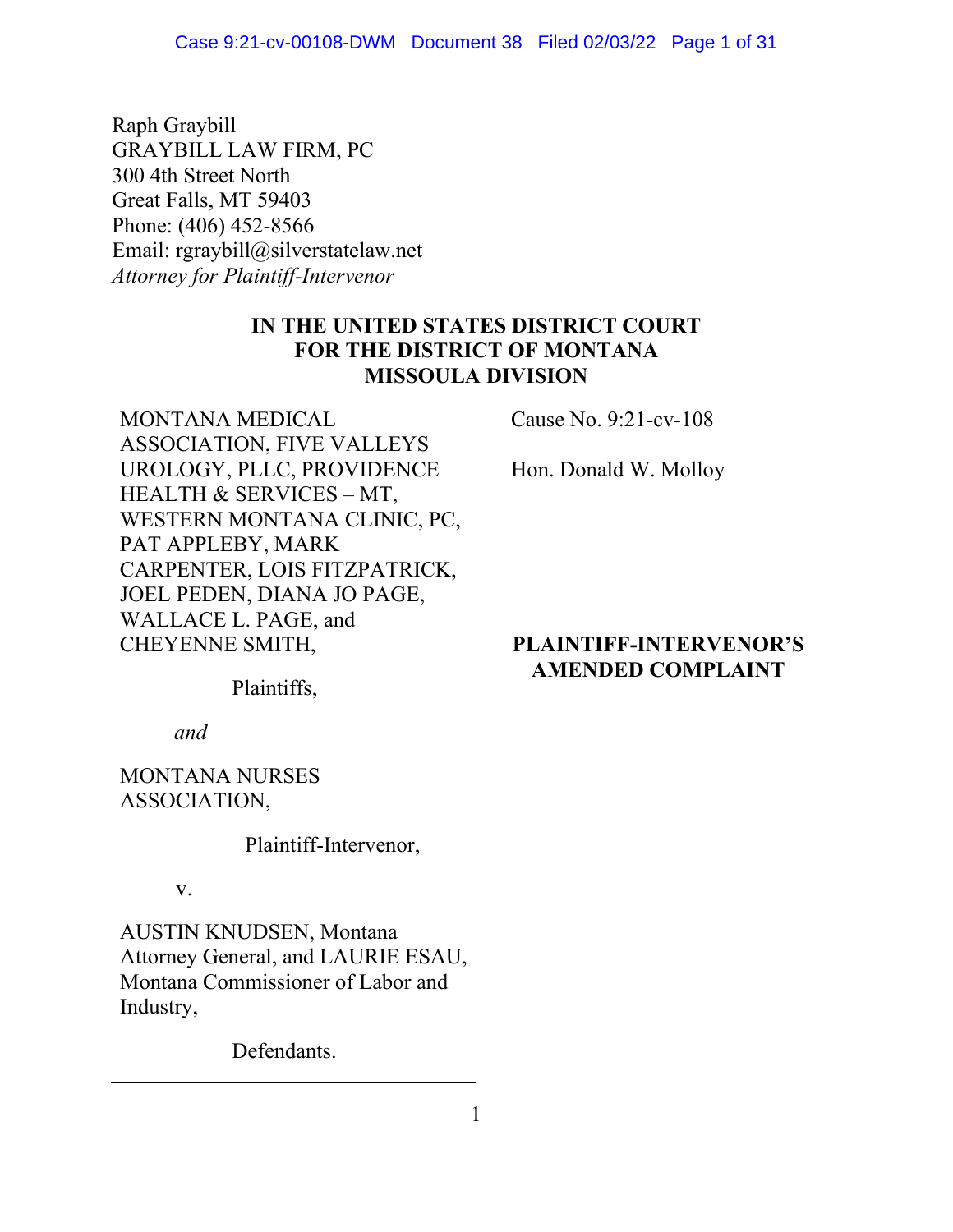Plaintiff-Intervenor the Montana Nurses Association ("MNA") for its Complaint against the Defendants, Austin Knudsen (in his capacity as Montana Attorney General) and Laurie Esau (in her capacity as Montana Commissioner of Labor and Industry), hereby file their Amended Complaint. This Complaint has been amended solely to reflect the Court's January 25, 2022, Order and to add Paragraphs 73-88, related to the CMS regulations detailed herein, and Paragraphs C, D, and E of the prayer for relief. Pursuant to Federal Rule of Civil Procedure 15, Defendants have provided written consent for Plaintiff-Intervenor to file this Amended Complaint. Provided, however, that Defendants consent for purposes of Rule 15 only and reserve all substantive arguments and objections to the claims contained in the Amended Complaint.

Plaintiff-Intervenor states as follows:

## **Jurisdiction**

1. Jurisdiction is founded on 28 U.S.C. § 1331 (federal question), on 28 U.S.C. § 1367 (supplemental jurisdiction), and on 42 U.S.C. § 1983 (federal civil rights).

2. This case is also founded on 28 U.S.C. § 2201, which authorizes the Court to grant declaratory relief.

#### **Summary**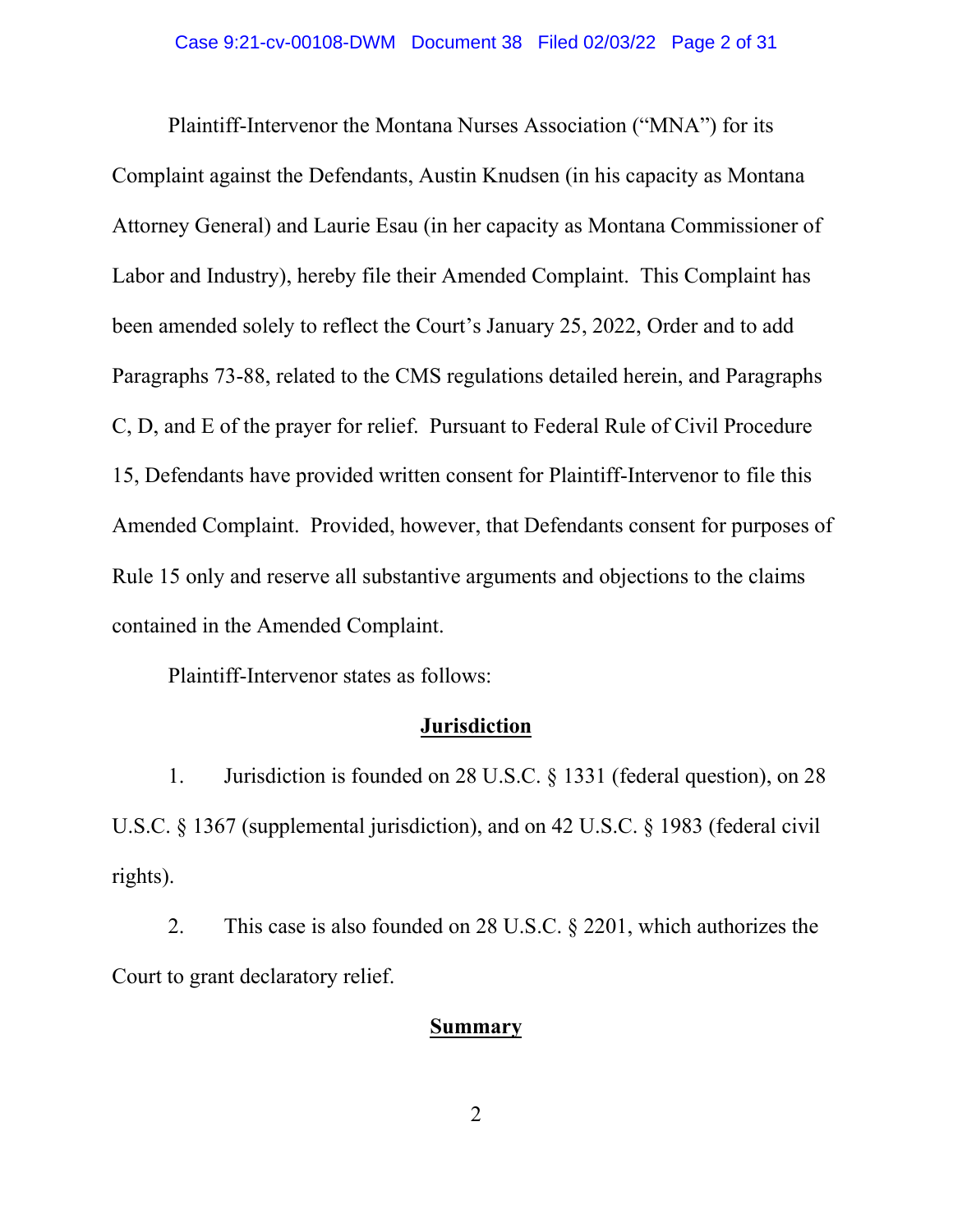3. Above all else, Montana nurses are committed to patient care whether the patient is an individual, a family, a group, a community, or the population.

4. Vaccination requirements for employment as a professional nurse are not new to nurses in Montana. In practice, vaccination requirements work in conjunction with the provision of reasonable accommodations to nurses who cannot be vaccinated, either due to medical contraindications or sincerely held religious beliefs. This relationship has worked in Montana, and has allowed Montana nurses to provide high quality patient care in a safe work environment.

5. Montana House Bill 702 ("HB702"), codified at Mont. Code Ann. § 49-2-312, disrupts that relationship. It prevents healthcare settings from relying on professional judgment and evidence based public health practices to manage the relationship between vaccination requirements and the provision of reasonable accommodations. In so doing, HB702 denies Montana nurses the health and safety protections secured by federal law and the Montana Constitution.

6. MNA brings this challenge to ensure that nurses across Montana may (1) work in a safe environment and (2) provide the highest quality healthcare to patients. MNA seeks relief under similar legal theories as the complaint filed by the Montana Medical Association, et al. (collectively, "MMA"). But where MMA's complaint is focused on hospitals and the offices of private physicians,

3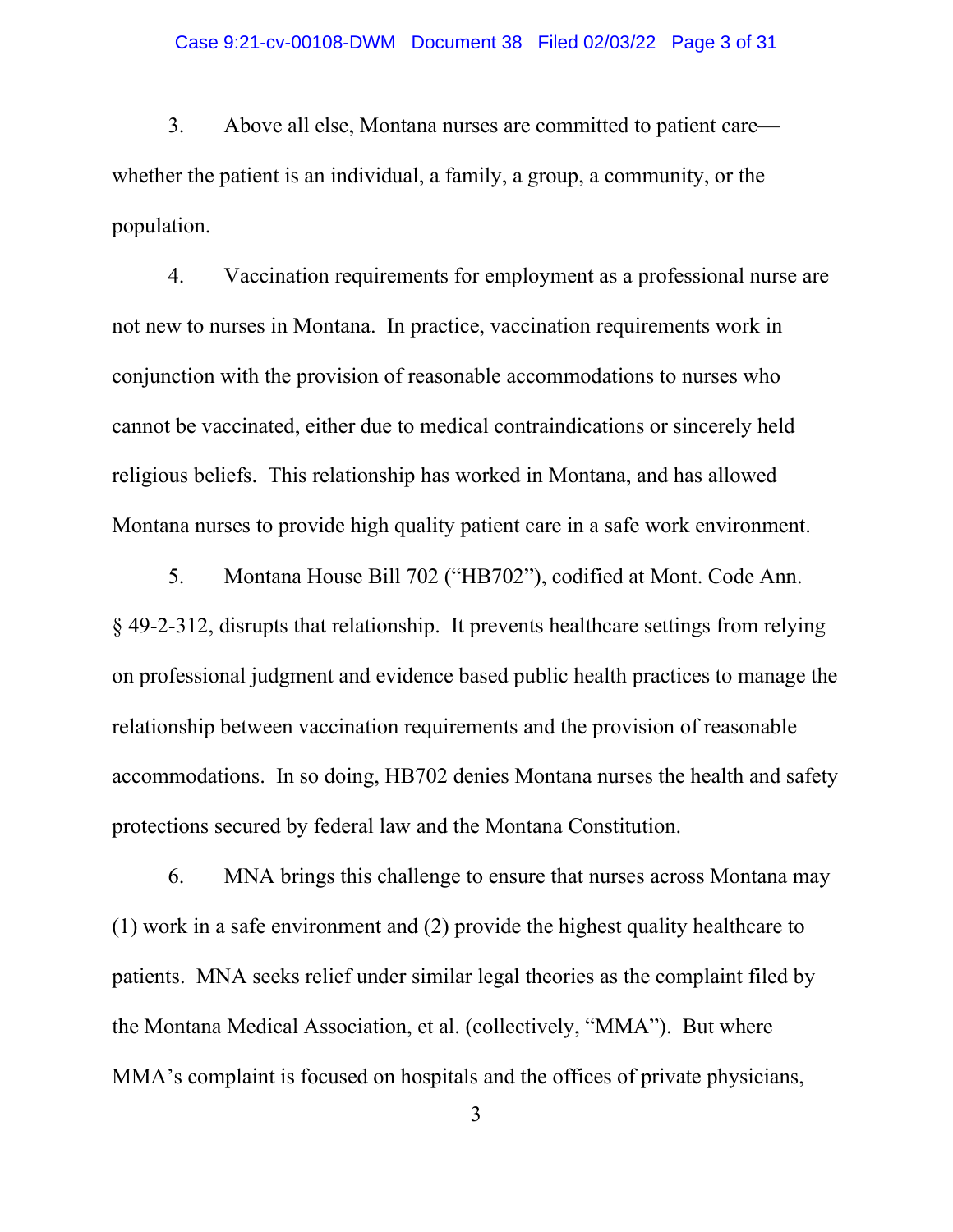MNA seeks relief from HB702's workplace restrictions in all healthcare settings where Montana nurses work. Montana nurses care for their patients and face workplace risks from HB702 in a host of different healthcare settings, including "state and local public health agencies and their public and private sector partners," Mont. Code Ann. § 50-1-101(12), federally qualified health centers, federal health facilities, state and local institutional settings like jails and correctional facilities, school settings, and elsewhere. This Complaint seeks relief that would protect Montana nurses and the patients they serve in each of these healthcare settings everywhere that HB702 interferes with the mitigation of workplace risks.

7. HB702,  $\S$  1(b) and portions of  $\S$  1(a) and (c) are invalid to the extent they prevent healthcare settings in Montana from determining the conditions of employment based upon a person's vaccination or immunity status, or prevent healthcare settings from otherwise appropriately addressing an unvaccinated worker, or prospective worker, in a manner that relies on evidence based public health practices. The statutory provisions are invalid because –

(a) under the Supremacy Clause of the United States Constitution, they are preempted by the following federal laws: (i) the Americans with Disabilities Act ("ADA") reasonable accommodation provisions, 42 U.S.C. § 12112, (ii) the ADA public accommodation provisions, 42 U.S.C. § 12182, and (iii) the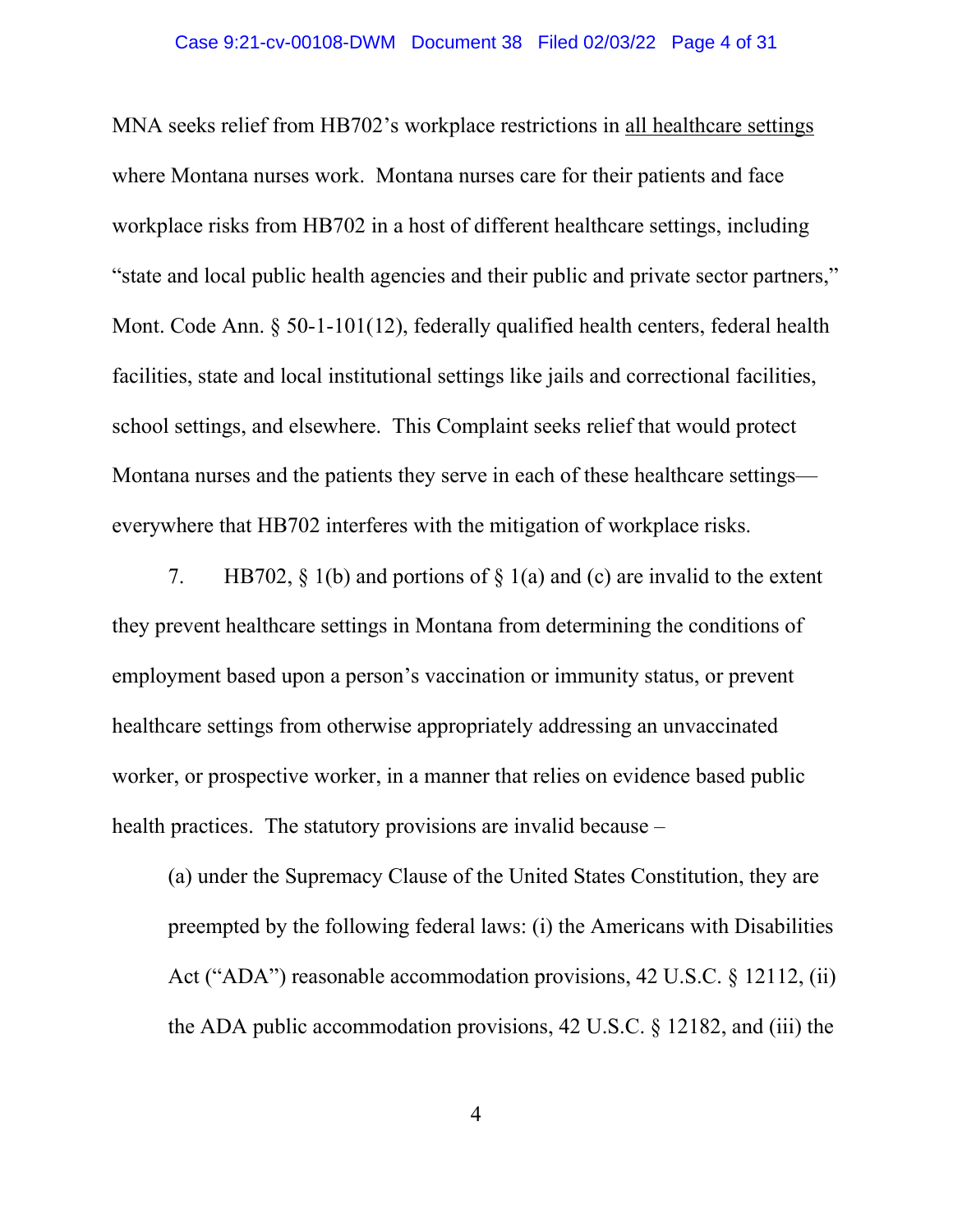Occupational Safety and Health Act ("OSHA"), 29 U.S.C. § 654, and its regulations;

(b) they violate the following sections of the Montana Constitution: (i) the

inalienable right to "a clean and healthful environment" under article II,

section 3 of the Montana Constitution, and (ii) the Equal Protection Clause

under article II, section 4 of the Montana Constitution, and

(c) they violate the Equal Protection Clause of the Fourteenth Amendment to

the United States Constitution.

# **Statute Under Review**

8. HB702, as most relevant to this case, states as follows:

**Discrimination based on vaccination status or possession of immunity passport prohibited -- definitions.** (1) Except as provided in subsection (2), it is an unlawful discriminatory practice for:

(a) a person or a governmental entity to refuse, withhold from, or deny to a person any local or state services, goods, facilities, advantages, privileges, licensing, educational opportunities, health care access, or employment opportunities based on the person's vaccination status or whether the person has an immunity passport;

(b) an employer to refuse employment to a person, to bar a person from employment, or to discriminate against a person in compensation or in a term, condition, or privilege of employment based on the person's vaccination status or whether the person has an immunity passport; or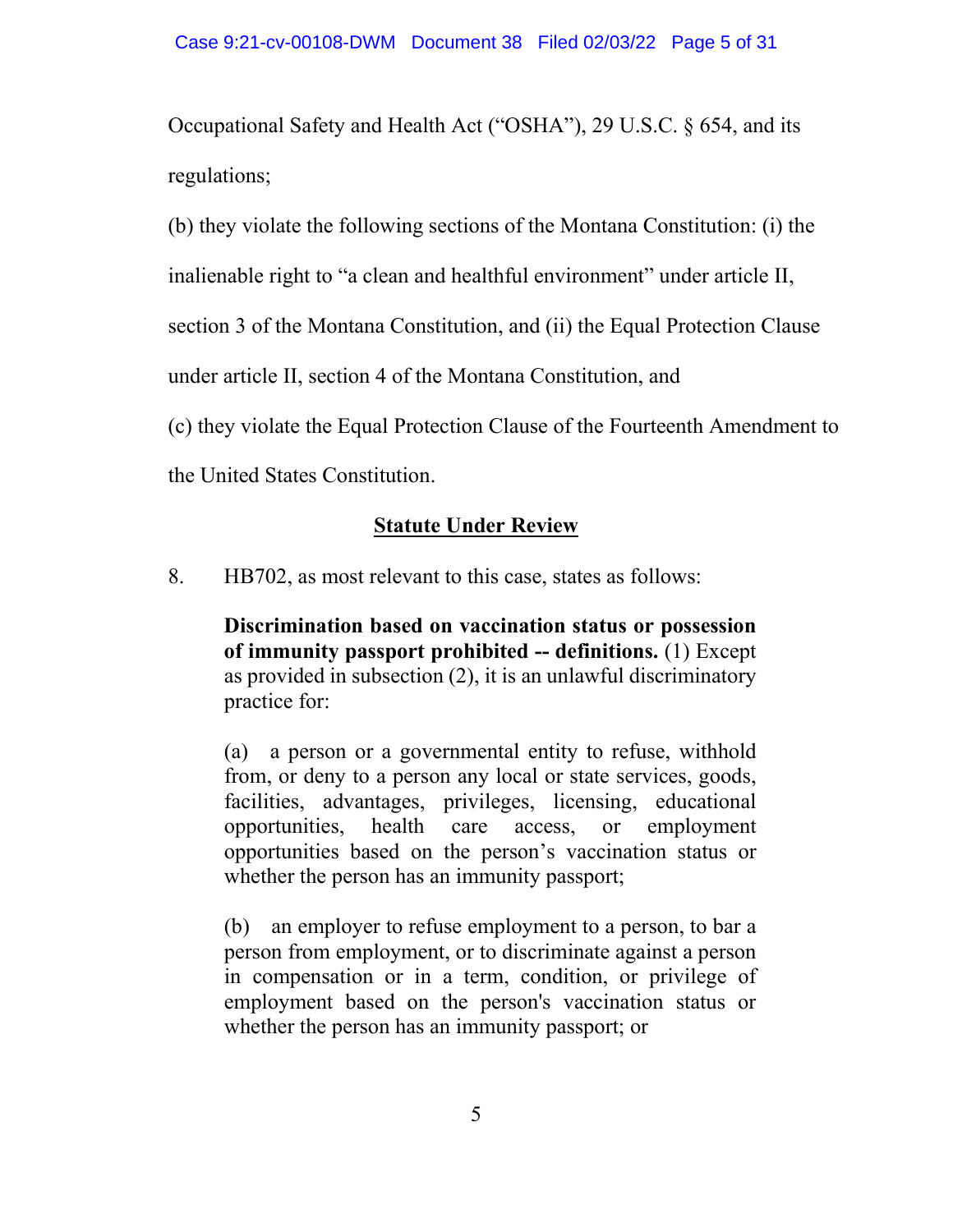(c) a public accommodation to exclude, limit, segregate, refuse to serve, or otherwise discriminate against a person based on the person's vaccination status or whether the person has an immunity passport.

Mont. Code Ann. § 49-2-312(1)(a)–(c).

9. HB702's restrictions are not limited to vaccinations/immunity related to the COVID-19 virus. The bill applies to vaccination against (and immunity status pertaining to) all diseases, known and unknown, that may now or in the future afflict Montanans.

10. HB702 § 1 applies to healthcare settings in Montana.

11. But HB702 § 2, codified at Mont. Code Ann. § 49-2-313, exempts licensed nursing homes, long-term care facilities, and assisted living facilities from the requirements of  $\S$  1.

## **Plaintiff-Intervenor**

12. The Montana Nurses' Association (MNA) is a nonprofit professional nurse association that promotes professional nursing practice, standards and education; represents professional nurses; and provides nursing leadership in promoting high quality healthcare. MNA represents approximately 18,000 Registered Nurses (RNs) in Montana, including more than 1000 licensed as Advanced Practice Registered Nurses (APRNs). In addition to its representation of nurses through collective bargaining, MNA is the recognized professional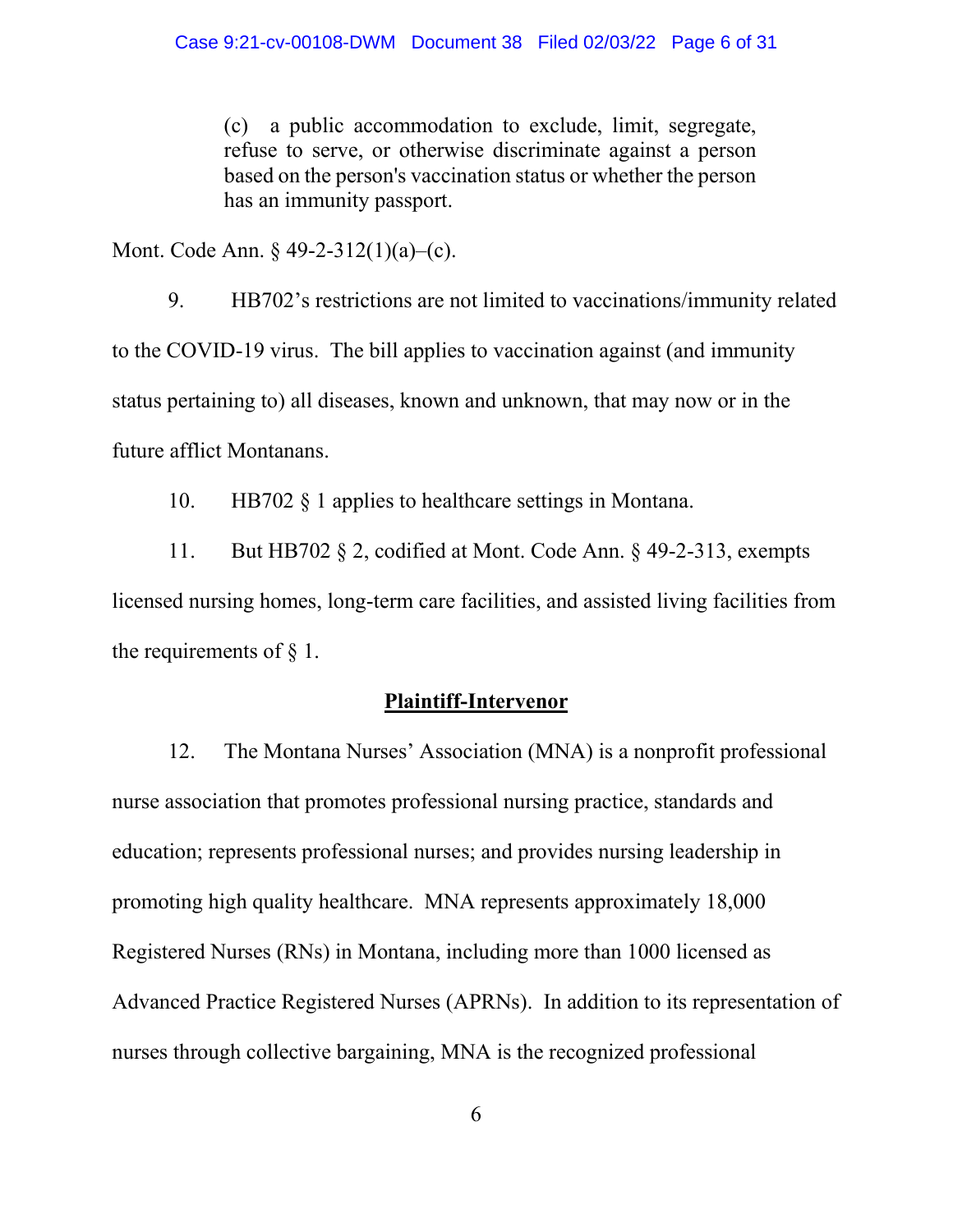organization for nurses in Montana. It advocates to protect the practice of professional nursing and to protect the public in all areas of healthcare. MNA has an established focus on workplace environment issues for nurses in Montana, especially issues related to workplace safety. MNA also has an established focus on improving access to quality healthcare by developing and/or supporting public health policies that identify the nurse's primary commitment as to the patient, whether the patient is an individual, a family, a group, the community, or the population.

13. On September 27, 2021, MNA adopted a Position Statement Regarding Vaccinations, attached hereto as Appendix A, that provides:

Historically, the Montana Nurses Association (MNA) has strongly supported immunizations to protect the public from highly communicable and deadly diseases such as measles, mumps, diphtheria, pertussis, and influenza, moreover, has supported appropriate evidence based vaccination policies for registered nurses and health care workers. Under certain circumstances, MNA understands the need for mandatory vaccines as a job requirement (with exemptions noted below), especially due to the several recent and significant measles outbreaks in the United States, as well as the global pandemic of COVID-19.

. . .

Effective protection of the public health necessitates that all individuals who are able to do so receive immunizations against vaccine-preventable diseases according to the best and most current evidence outlined by the Centers for Disease Control and Prevention (CDC) and the Advisory Committee on Immunization Practices (ACIP). Accordingly, all health care personnel (HCP), including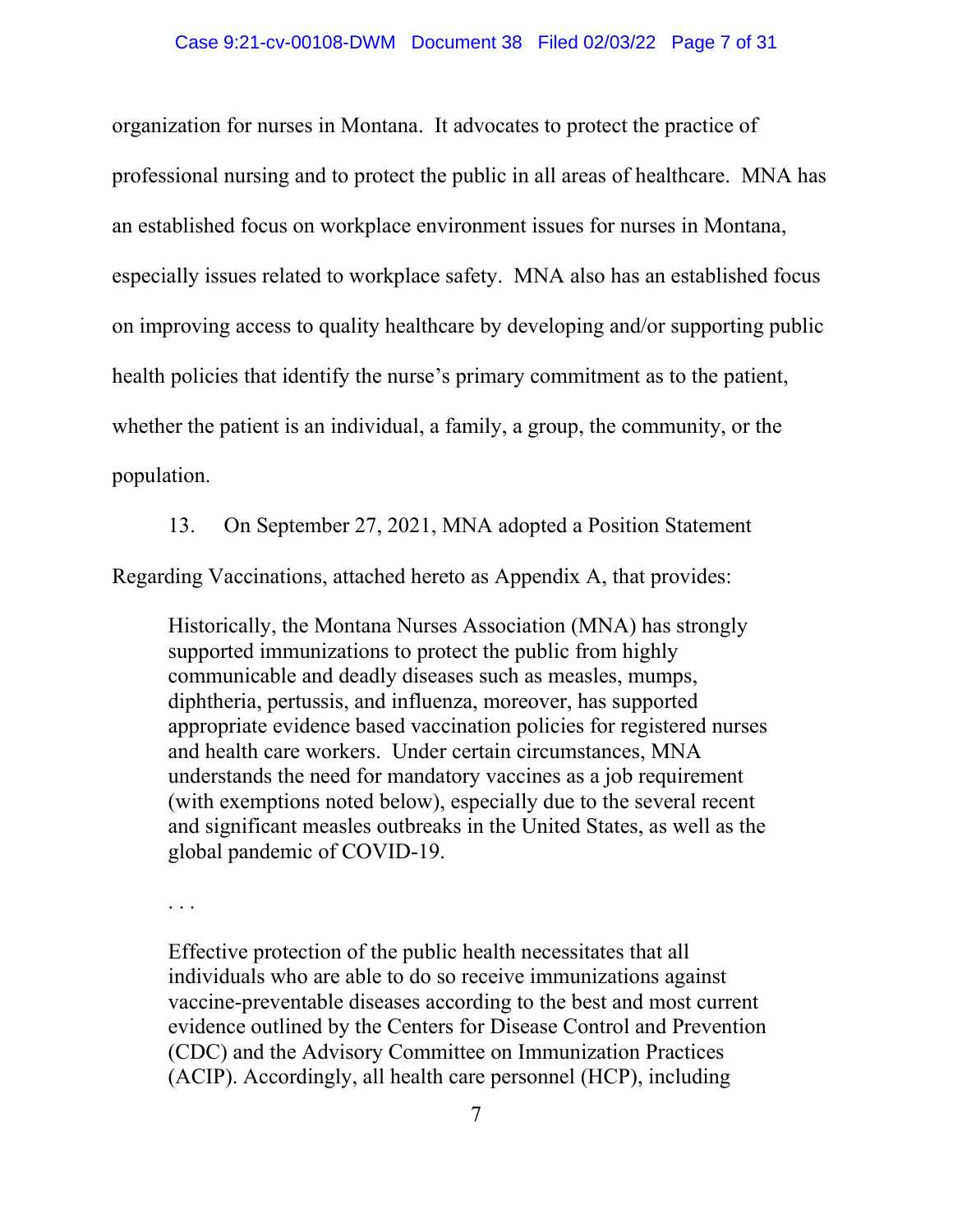registered nurses (RNs) and advance practice registered nurses (APRNs), should be vaccinated according to current recommendations for immunization of HCP by the CDC and Association for Professionals in Infection Control and Epidemiology (APIC).

Consistent with state and federal law, MNA strongly supports exemptions from immunization for medical contraindications or sincerely held religious beliefs . . . MNA understands that some RNs and APRNs may not be able to obtain vaccinations as a result of the above noted contraindications/exemptions and the MNA supports employers making accommodations in these circumstances.

14. MNA members are injured by HB702 and would have standing to sue

as individuals for the relief sought in this lawsuit. The desired relief is consistent with the MNA mission and germane to its purpose as an organization. Neither the claims, nor the requested relief, requires the participation of individual MNA members. MNA has associational standing to bring this lawsuit.

15. MNA members are employed and provide direct nursing care to patients in healthcare settings across Montana, including "health care facility[ies]," as defined in Mont. Code Ann. § 50-5-[1](#page-7-0)01(26)(a),<sup>1</sup> hospitals, offices of private

<span id="page-7-0"></span><sup>&</sup>lt;sup>1</sup> "Health care facility' or 'facility' means all or a portion of an institution, building, or agency, private or public, excluding federal facilities, whether organized for profit or not, that is used, operated, or designed to provide health services, medical treatment, or nursing, rehabilitative, or preventive care to any individual. The term includes chemical dependency facilities, critical access hospitals, eating disorder centers, end-stage renal dialysis facilities, home health agencies, home infusion therapy agencies, hospices, hospitals, infirmaries, longterm care facilities, intermediate care facilities for the developmentally disabled, medical assistance facilities, mental health centers, outpatient centers for primary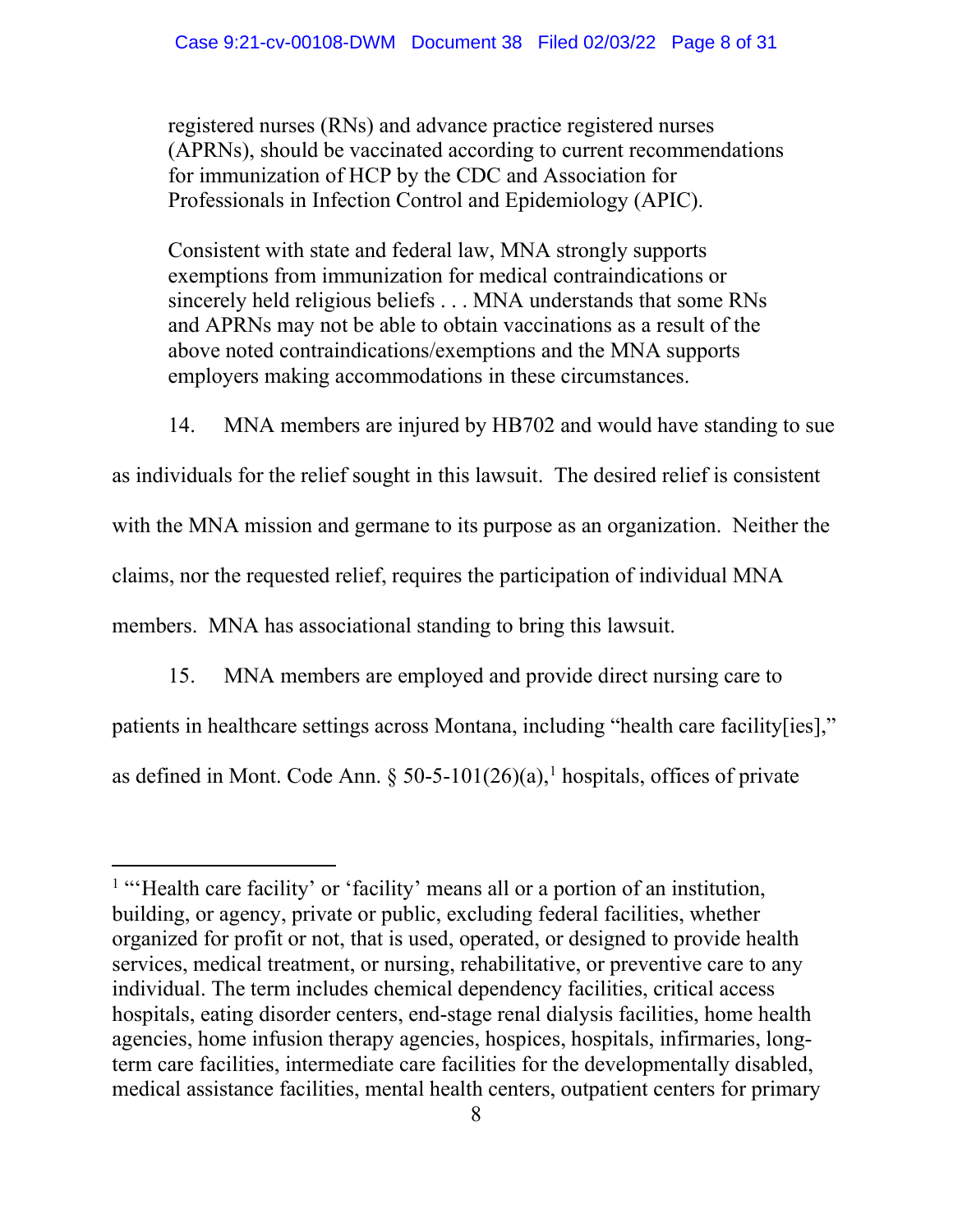#### Case 9:21-cv-00108-DWM Document 38 Filed 02/03/22 Page 9 of 31

physicians, "state and local public health agencies and their public and private sector partners," Mont. Code Ann. § 50-1-101(12), federally qualified health centers, federal health facilities, state and local institutional settings like jails and correctional facilities, school settings, and others (collectively, "healthcare settings"). APRNs, who have enjoyed full practice authority for over 40 years in Montana, also provide primary and specialty healthcare as independent practitioners in the healthcare settings defined above. In many instances, APRNs own or manage their own private practice to provide primary and/or specialty care.

16. MNA has members with compromised immune systems.

17. Certain MNA members with compromised immune systems are "qualified individuals with a disability" for purposes of the ADA, 42 U.S.C. §§ 12102, 12131, 12181.

18. MNA members treat patients with compromised immune systems.

19. MNA members are employed alongside individuals who may have compromised immune systems.

20. HB702 § 1 prevents, or at least substantially limits, MNA members from working in a safe environment, for themselves and their patients, and inhibits

care, outpatient centers for surgical services, rehabilitation facilities, residential care facilities, and residential treatment facilities."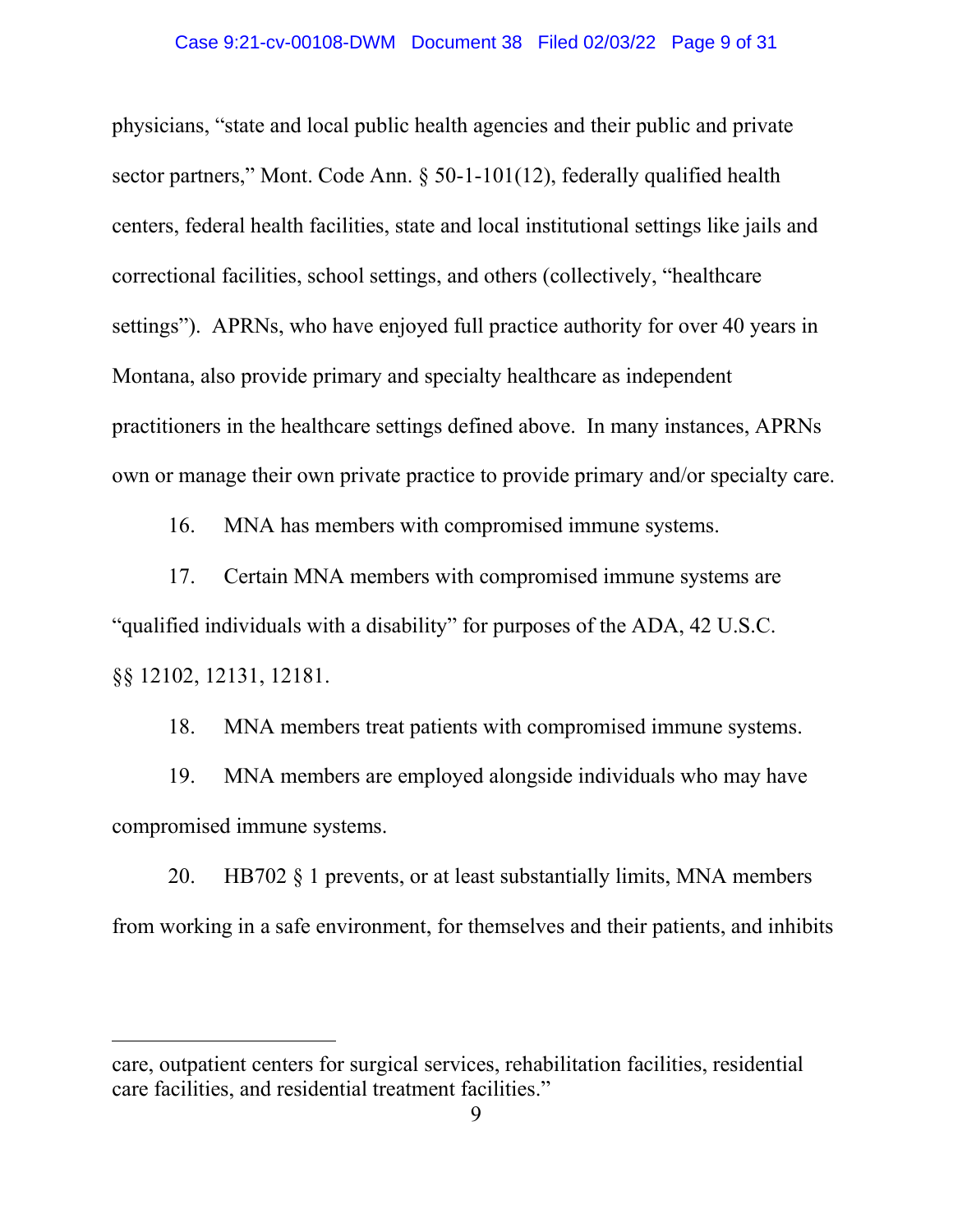#### Case 9:21-cv-00108-DWM Document 38 Filed 02/03/22 Page 10 of 31

MNA members' ability to practice ethical and effective nursing care for at least the following reasons:

- a. Unvaccinated healthcare workers are more likely to spread infectious diseases and pathogens, including, but not limited to, the COVID-19 virus, Hepatitis A, Hepatitis B, Pertussis, Measles, and Influenza, than vaccinated healthcare workers;
- b. Unvaccinated healthcare workers are more likely to spread pathogens through airborne, blood-borne, surface contamination, and other transmission mechanisms than are healthcare workers who are vaccinated against these pathogens;
- c. MNA members have a professional obligation to comply with national standards for the care and treatment of patients, including observing and enforcing infectious disease prevention protocols;
- d. MNA members have a professional obligation to ensure that that all patients, especially immunocompromised patients, be treated in a safe and individualized manner, which includes assurances that treating providers and staff are vaccinated against certain diseases;
- e. The presence of unvaccinated healthcare workers undermines the credibility of MNA members as MNA recognizes the immense power of vaccines in the history and protection of public health and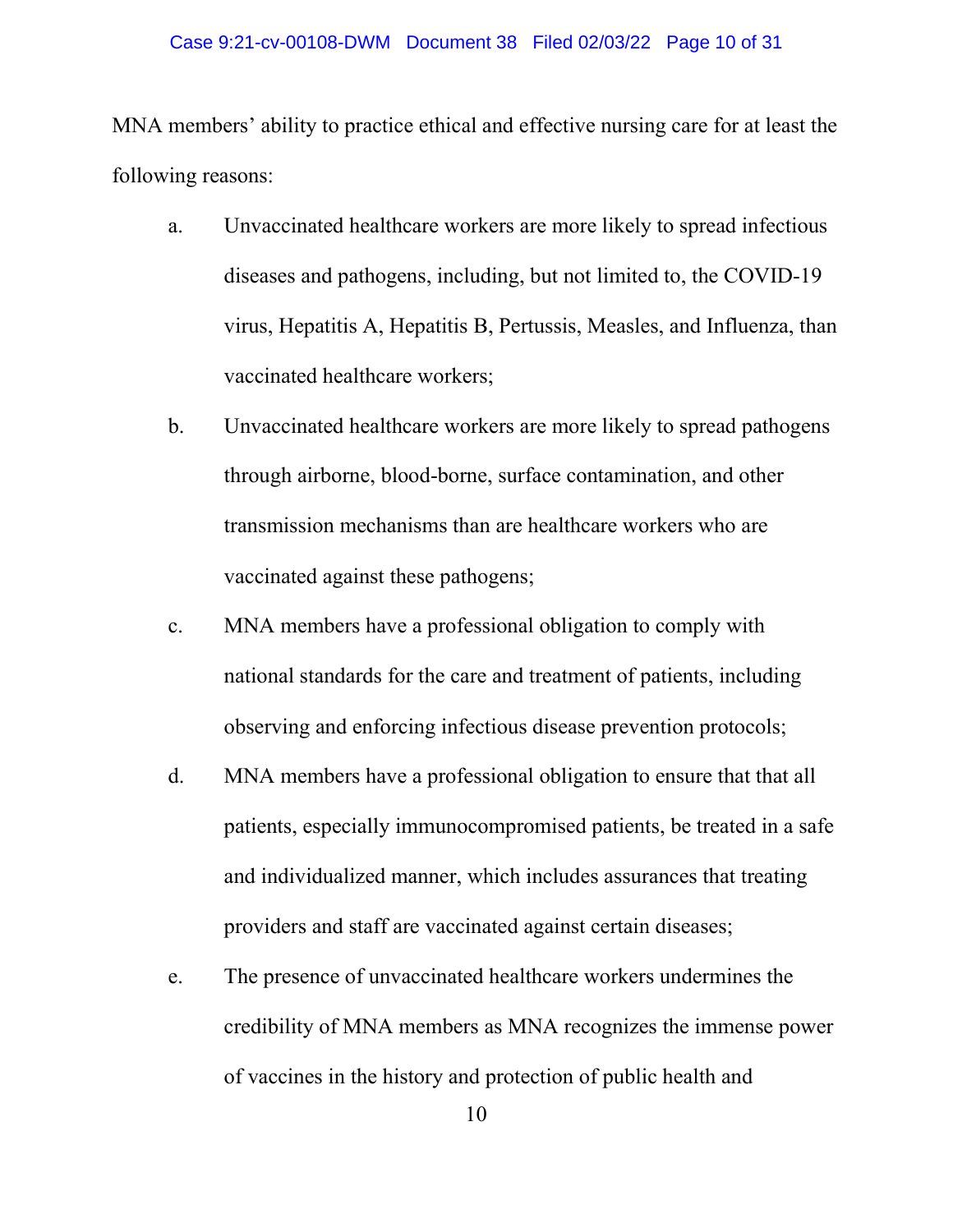encourages all nurses, healthcare workers, and community members to consider vaccination as an important step nurses can take to protect themselves, coworkers, and the patients nurses work so hard to care for;

- f. From time to time, MNA members refer their patients to other healthcare settings. Care for these patients may be jeopardized if the receiving institution has unvaccinated employees and/or is otherwise restrained in its ability to safely treat these patients; and
- g. MNA recognizes that nurses have a professional responsibility and an ethical duty to protect patients at all levels.

## **Defendants**

21. Austin Knudsen is the Montana Attorney General and generally charged with the enforcement of the laws of the State of Montana, as they affect the public interest. He is sued in his official capacity.

22. Laurie Esau is the Montana Commissioner of Labor and Industry and is charged with the enforcement of HB702 § 1 through the Montana Human Rights Commission. She is sued in her official capacity.

## **First Claim – Violation of the Americans with Disabilities Act to Make Reasonable Accommodations**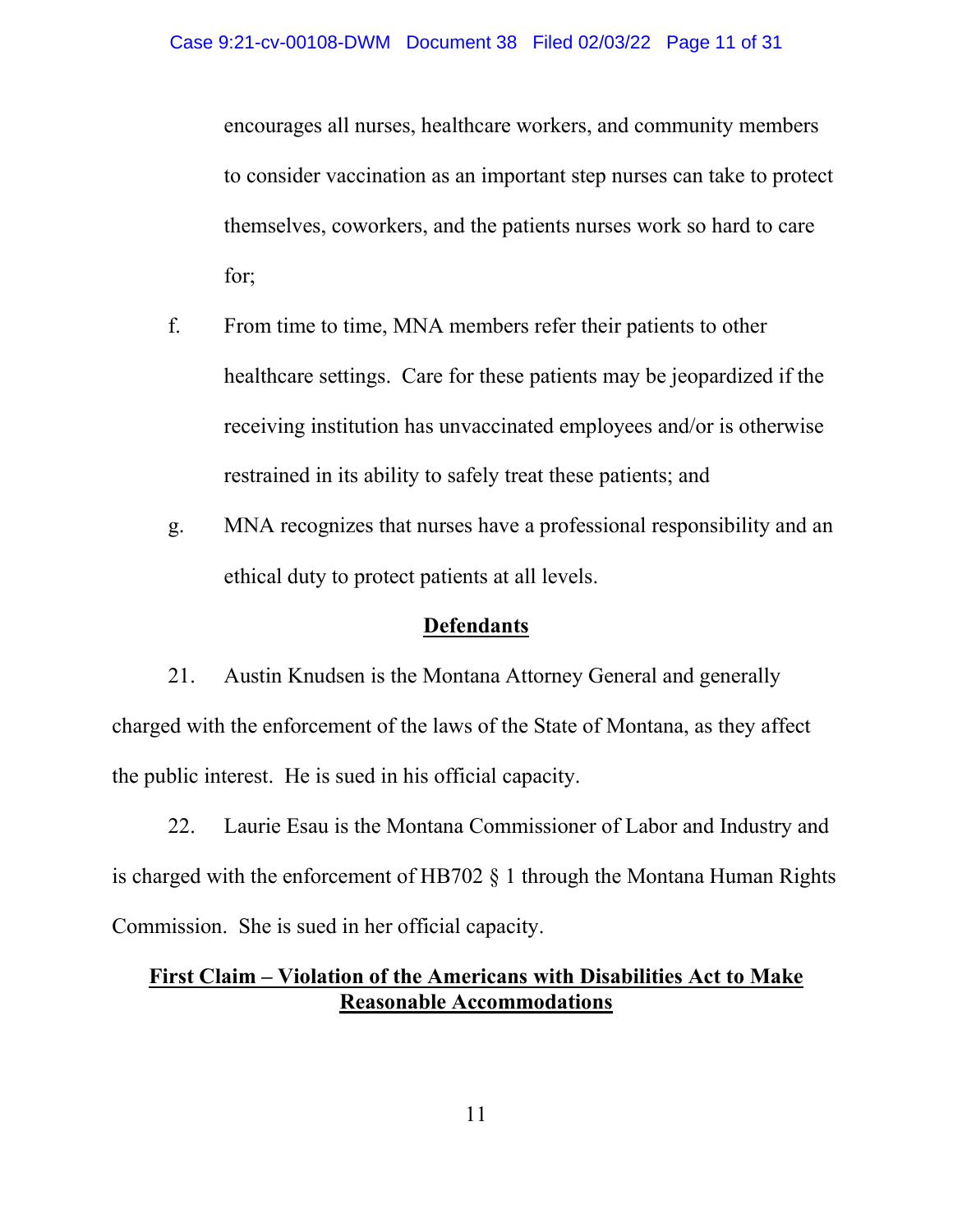#### Case 9:21-cv-00108-DWM Document 38 Filed 02/03/22 Page 12 of 31

23. The allegations of the preceding Paragraphs are incorporated in this claim as though set forth fully herein.

24. 42 U.S.C. § 12112(b)(5)(A) requires employers to make "reasonable accommodations to the known physical . . . limitations of an otherwise qualified individual with a disability who is an applicant or employee."

25. If applicants or employees at healthcare settings in Montana have compromised immune systems, the employer, under this provision, must reasonably accommodate those applicants' or employees' limitations. This would include taking reasonable precautions to avoid exposing the applicants or employees to an infectious disease from a co-employee.

26. HB702 § 1 prevents employers in healthcare settings from taking the steps necessary to accommodate immune system compromised applicants or employees.

27. HB702 § 1 also requires certain employers in healthcare settings to provide reasonable accommodations to those who are not vaccinated or immune, when there may be no reasonable accommodation to protect against certain infectious diseases.

28. Employers in healthcare settings that adhere to HB702 § 1 risk violating the ADA  $\S$  12112(b)(5)(A). As a direct result, MNA members who

12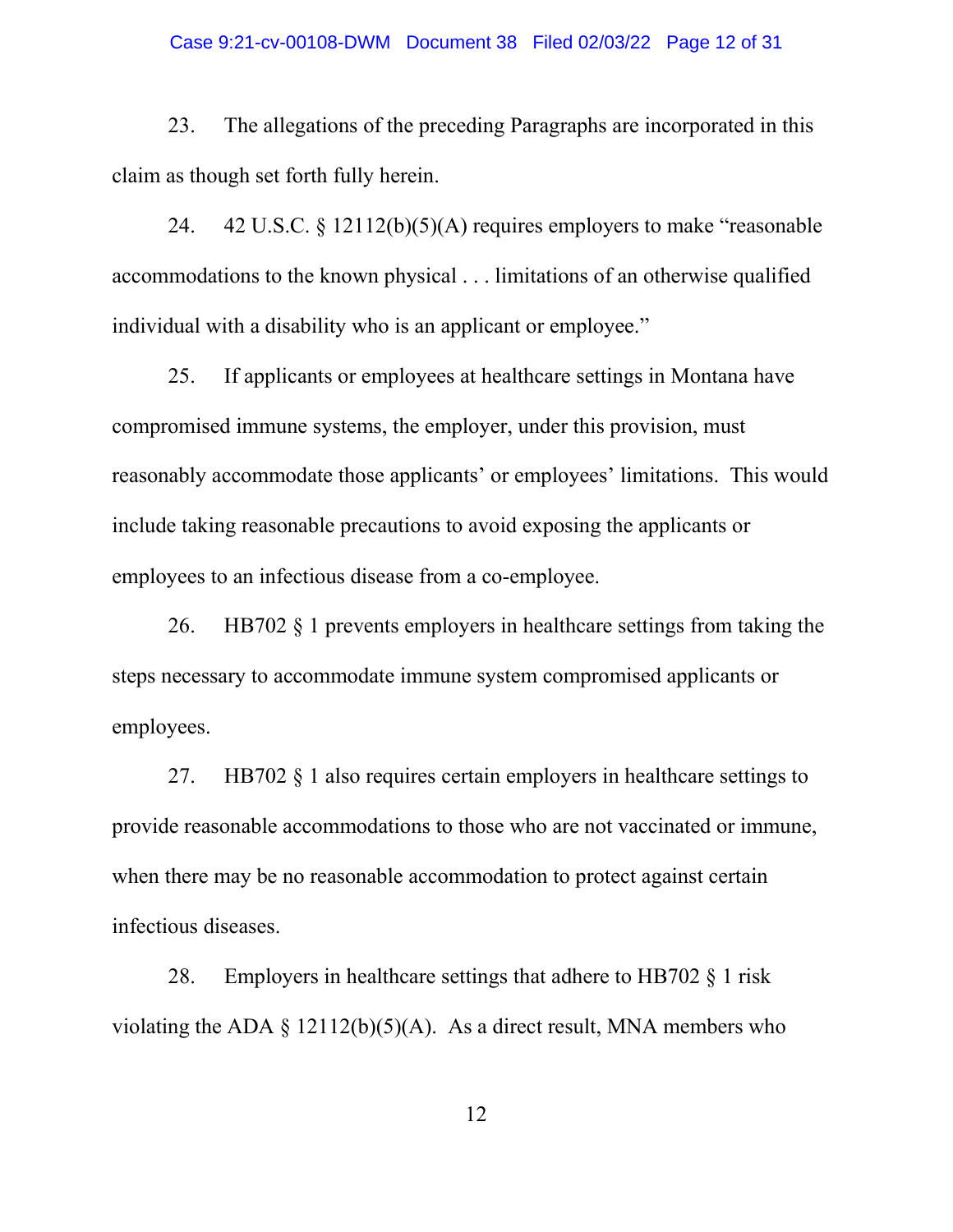#### Case 9:21-cv-00108-DWM Document 38 Filed 02/03/22 Page 13 of 31

require an accommodation under the ADA will not receive the protections of federal disability law if an employer adheres to state law.

29. Furthermore, HB702 § 1 discourages all MNA members, especially immune-compromised members, from accepting potential employment opportunities otherwise available to them at healthcare settings.

30. Because HB702 § 1 prevents employers in healthcare settings from complying with 42 U.S.C.  $\S$  12112(b)(5)(A), thus denying these protections to MNA members if employers follow state law, and because it makes it more difficult for MNA members (including and especially those who require an accommodation because of an immunocompromise) to obtain employment in healthcare settings, HB702  $\&$  1 undercuts the purposes of the ADA  $§ 12112(b)(5)(A)$  and is preempted.

## **Second Claim – Violation of the Public Accommodation Provision of The Americans with Disabilities Act**

31. The allegations of the preceding Paragraphs are incorporated in this claim as though set forth fully herein.

32. Under the ADA, a disability is a "physical or mental impairment that substantially limits one or more major life activities of such individual." 42 U.S.C.  $§ 12102(1)(A) (2021).$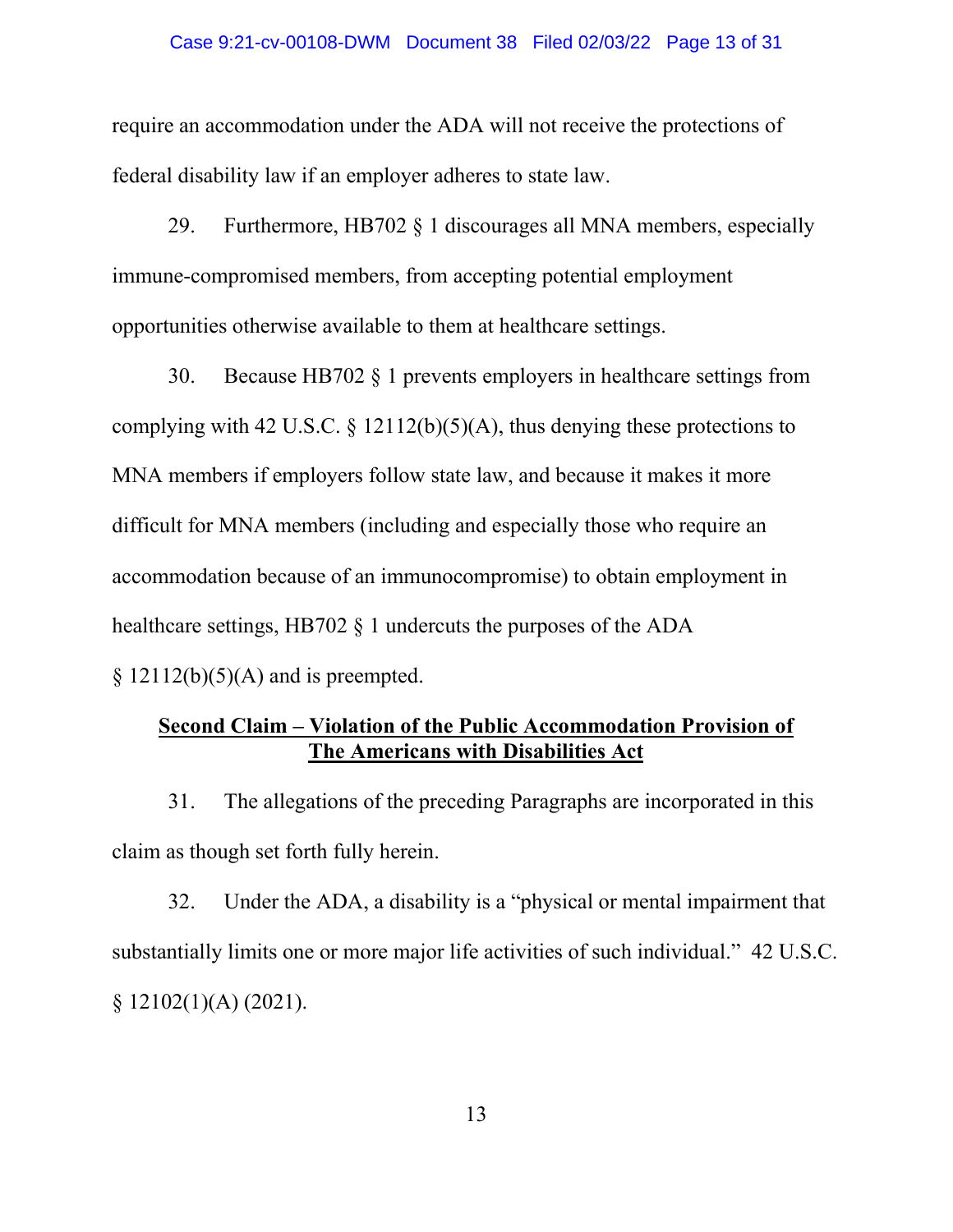33. Certain healthcare settings in Montana are public accommodations

under the ADA. 42 U.S.C. § 12181(7)(F) (2021).

34. The ADA, under 42 U.S.C.  $\S$  12182(b)(2)(A)(iii) prohibits the

following form of discrimination:

[A] failure to take such steps as may be necessary to ensure that no individual with a disability is excluded, denied services, segregated or otherwise treated differently than other individuals because of the absence of auxiliary aids and services, unless the entity can demonstrate that taking such steps would fundamentally alter the nature of the good, service, facility, privilege, advantage, or accommodation being offered or would result in an undue burden.

35. HB702 § 1 prevents healthcare settings from taking those steps

necessary to ensure that MNA members with compromised immune systems are able to utilize the services of those offices and facilities to the same extent as can patients without compromised immune systems, and thus denies these benefits to MNA members with compromised immune systems.

36. HB702 § 1 thus limits the access of MNA members with

compromised immune systems, to healthcare settings in which they are employed or in which they receive their own care.

37. Because HB702 § 1 prevents healthcare settings from complying with 42 U.S.C. § 12182, because it denies MNA members the benefits of the protection of federal law, and because it reduces the accessibility of healthcare settings to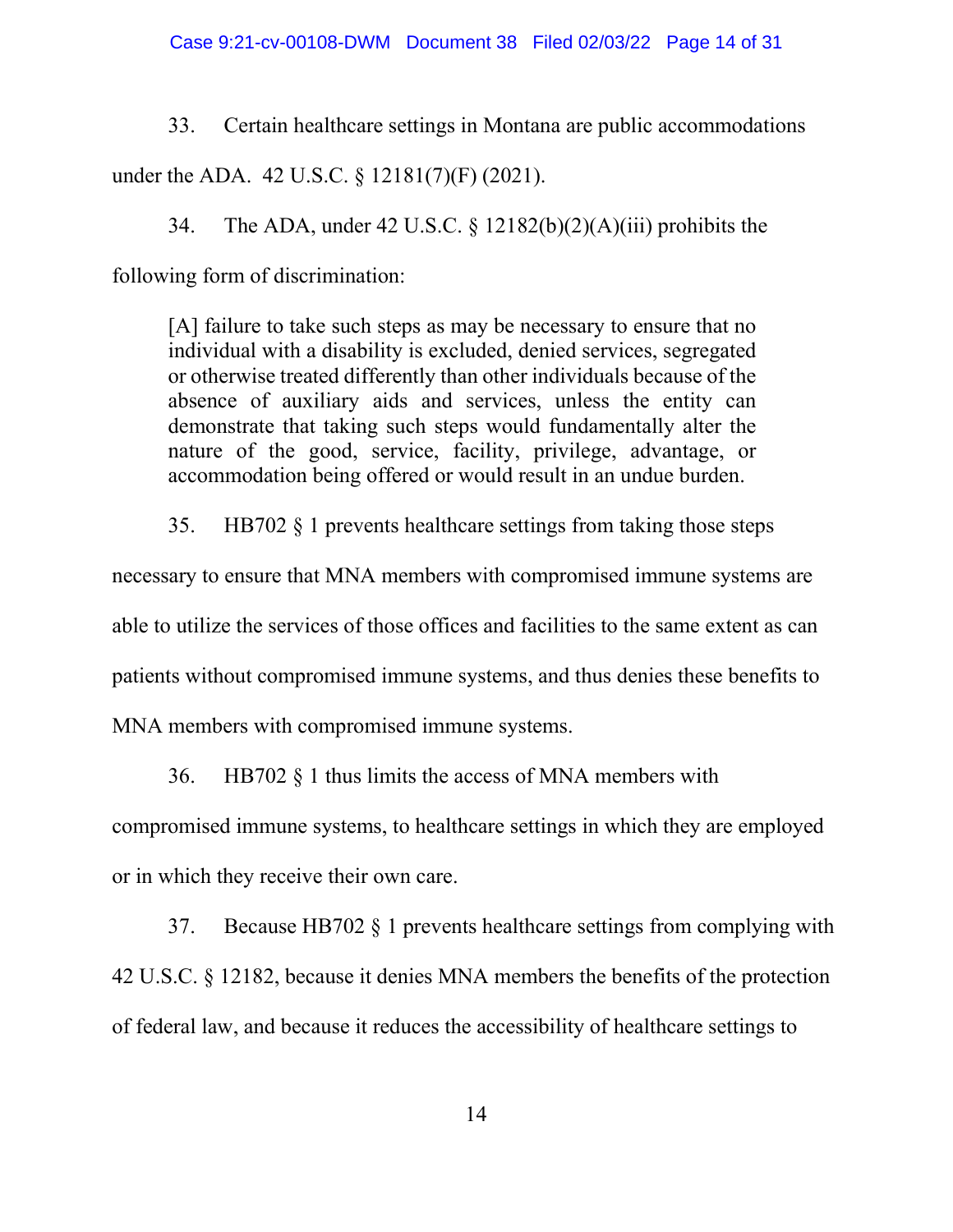persons with compromised immune systems, including MNA members, it is preempted by the ADA.

## **Third Claim – Violation of the Occupational Safety and Health Act**

38. The allegations of the preceding Paragraphs are incorporated in this claim as though set forth fully herein.

39. OSHA, at 29 U.S.C. § 654(a)(1), states: "Each employer . . . shall furnish to each of his employees employment and a place of employment which are free from recognized hazards that are causing or are likely to cause death or serious physical harm to his employees."

40. The COVID-19 virus, Hepatitis B, Pertussis, and other communicable diseases are recognized hazards that are causing, or are likely to cause, death or serious physical harm.

41. Because HB702 § 1 impedes employers in healthcare settings from identifying or controlling the placement of employees based upon vaccination status, employers in healthcare settings are unable to comply – or are at least impeded from complying – with OSHA  $\S$  654(a)(1).

42. As a direct result, MNA members employed in healthcare settings are denied the benefits of federal law.

43. Further, HB702 § 1 limits the ability of those persons with compromised immune systems who now work at healthcare settings, or who may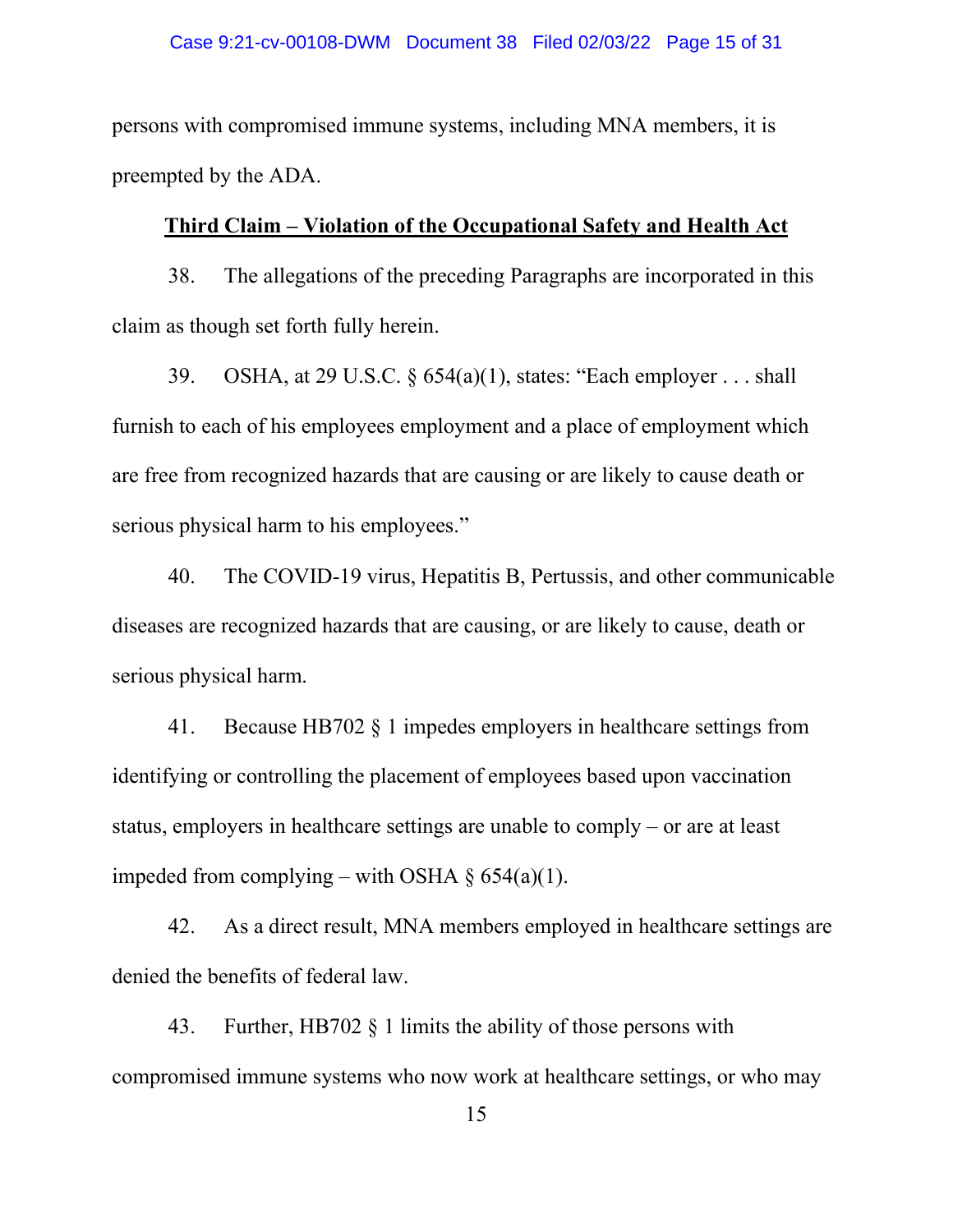wish to work in healthcare settings, from securing the benefits of OSHA  $\S$  $654(a)(1)$ .

44. Because HB702  $\&$  1 undercuts the purposes of OSHA  $\&$  654(a)(1), it is preempted.

#### **Fourth Claim – Violation of OSHA Regulation**

45. The allegations of the preceding Paragraphs are incorporated in this claim as though set forth fully herein.

46. OSHA, at 29 U.S.C. § 654(a)(2) states: "Each employer . . . shall comply with occupational safety and health standards promulgated under [OSHA]."

47. OSHA Regulation § 1910.502, (codified at 29 C.F.R. § 1910.502) in turn, requires, that, where employees provide healthcare services or healthcare support services  $-$  (c)(1) "The employer must develop and implement a COVID-19 plan," which is to include (c)(7) "policies and procedures to [m]inimize the risk of transmission of COVID-19 for each employee."

48. Employers in healthcare settings cannot develop meaningful plans to minimize the risk of employees' COVID-19 transmission if they are barred from taking steps to mitigate the risks caused by unvaccinated employees. As a result, HB702 denies the intended beneficiaries of the regulation—including MNA members—from its benefits and protections.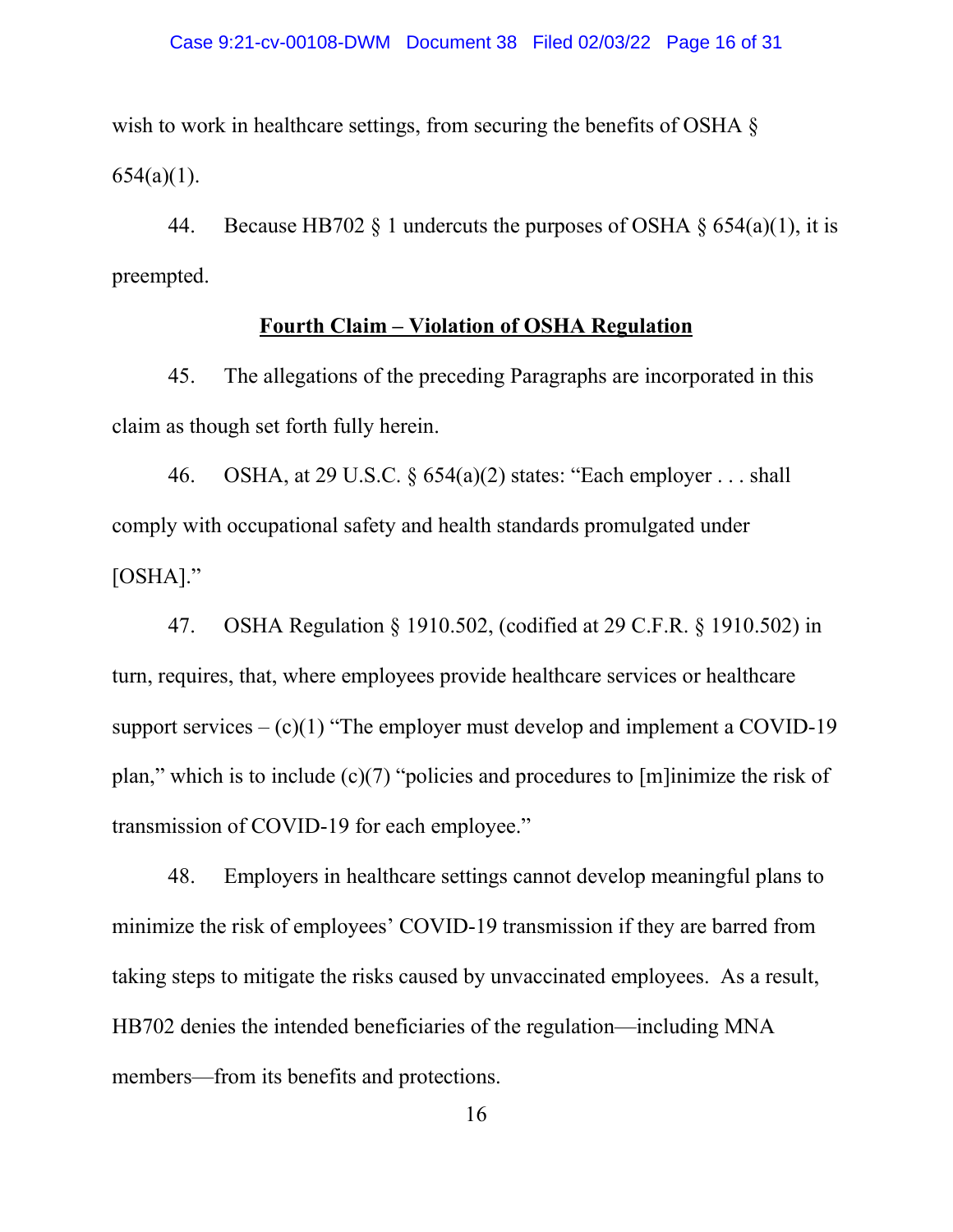49. Because HB702 § 1 prevents—or at least impedes—healthcare settings, from complying with OSHA § 654(a)(2) and OSHA Regulation § 1910.502, and other similar regulations, HB702 § 1 is preempted.

## **Fifth Claim – Violation of Montanans' Constitutional Right To a Safe and Healthy Environment**

50. The allegations of the preceding Paragraphs are incorporated in this claim as though set forth fully herein.

51. The Montana Constitution, in its Declaration of Rights, provides: "All persons are born free and have certain inalienable rights. They include the right to a . . . healthful environment and the rights of . . . seeking their safety [and] health . . . in all lawful ways." Mont. Const. art. II, § 3.

52. HB702 § 1 prevents MNA members from enjoying their constitutional right to a healthful environment, both in their workplace and when they receive their own care.

53. HB702 § 1 prevents persons with compromised immune systems, including MNA members, from enjoying a healthy environment and securing their right to safe and healthy healthcare.

54. HB702 § 1 therefore violates § 3 of the Montana Constitution's Declaration of Rights.

## **Sixth Claim – Violation of Montana's Constitutional Obligation To Provide Equal Protection of the Laws**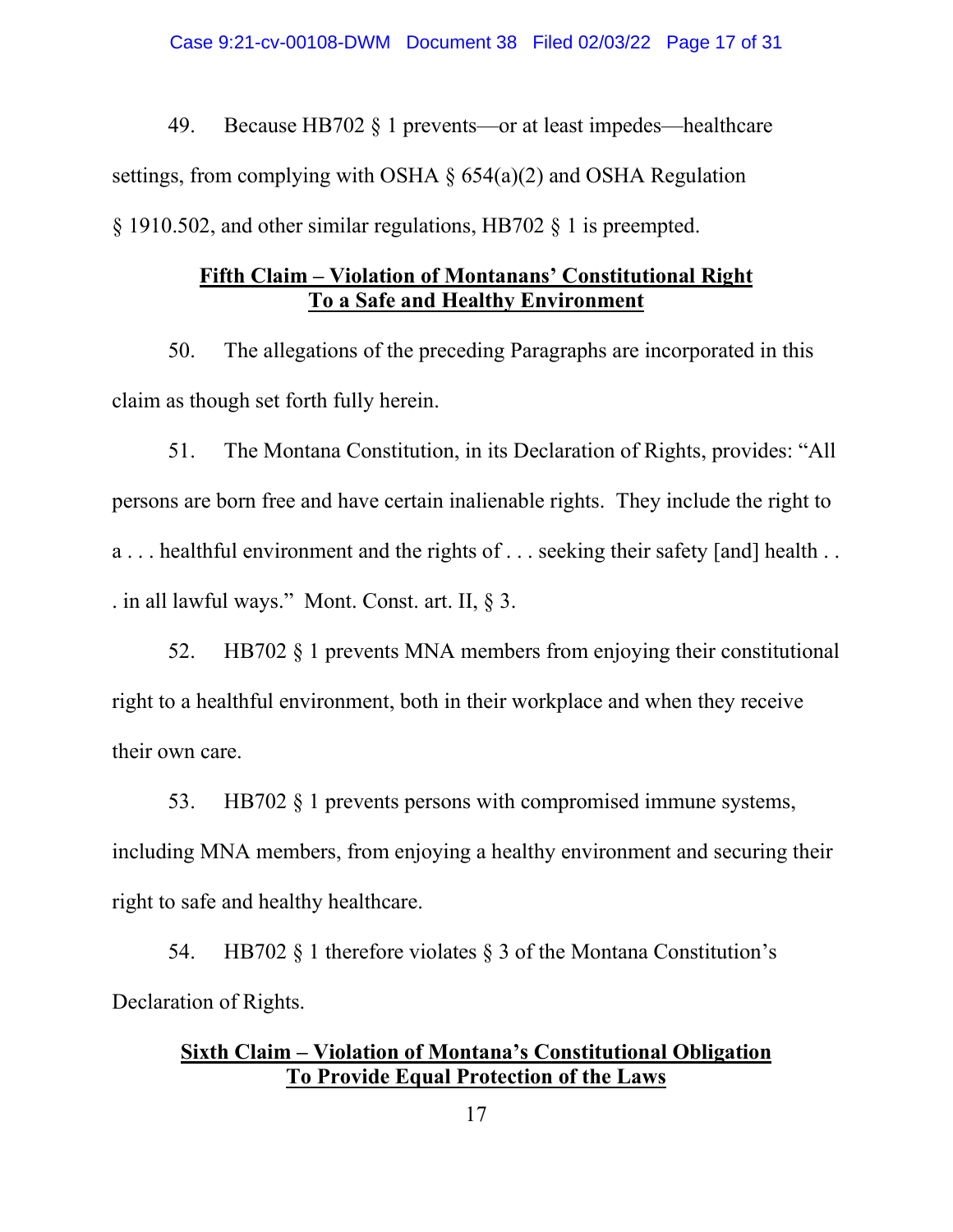55. The allegations of the preceding Paragraphs are incorporated in this claim as though set forth fully herein.

56. The Montana Constitution requires that "[n]o person shall be denied the equal protection of the laws." Mont. Const. art. II,  $\S$  4.

57. Under HB702 § 2, MNA members in certain healthcare settings, are treated more stringently than those employed nursing homes, long term care facilities, or assisted living facilities.

58. HB702 thereby draws an unreasonable and baseless distinction between all other healthcare setting and certain facilities that treat the same types of patients. HB702 specifically draws an unreasonable and baseless distinction between nursing homes, long term care facilities, or assisted living facilities, and all other healthcare settings.

59. Immunocompromised and other disabled Montana citizens, including MNA members, are disparately and adversely affected by HB702 as compared with other similarly situated Montana citizens. For example, immunocompromised MNA members who work or receive care in licensed nursing home facilities are entitled to work alongside and/or receive treatment only from vaccinated providers, whereas immunocompromised MNA members who work or receive care in other clinical settings are not.

18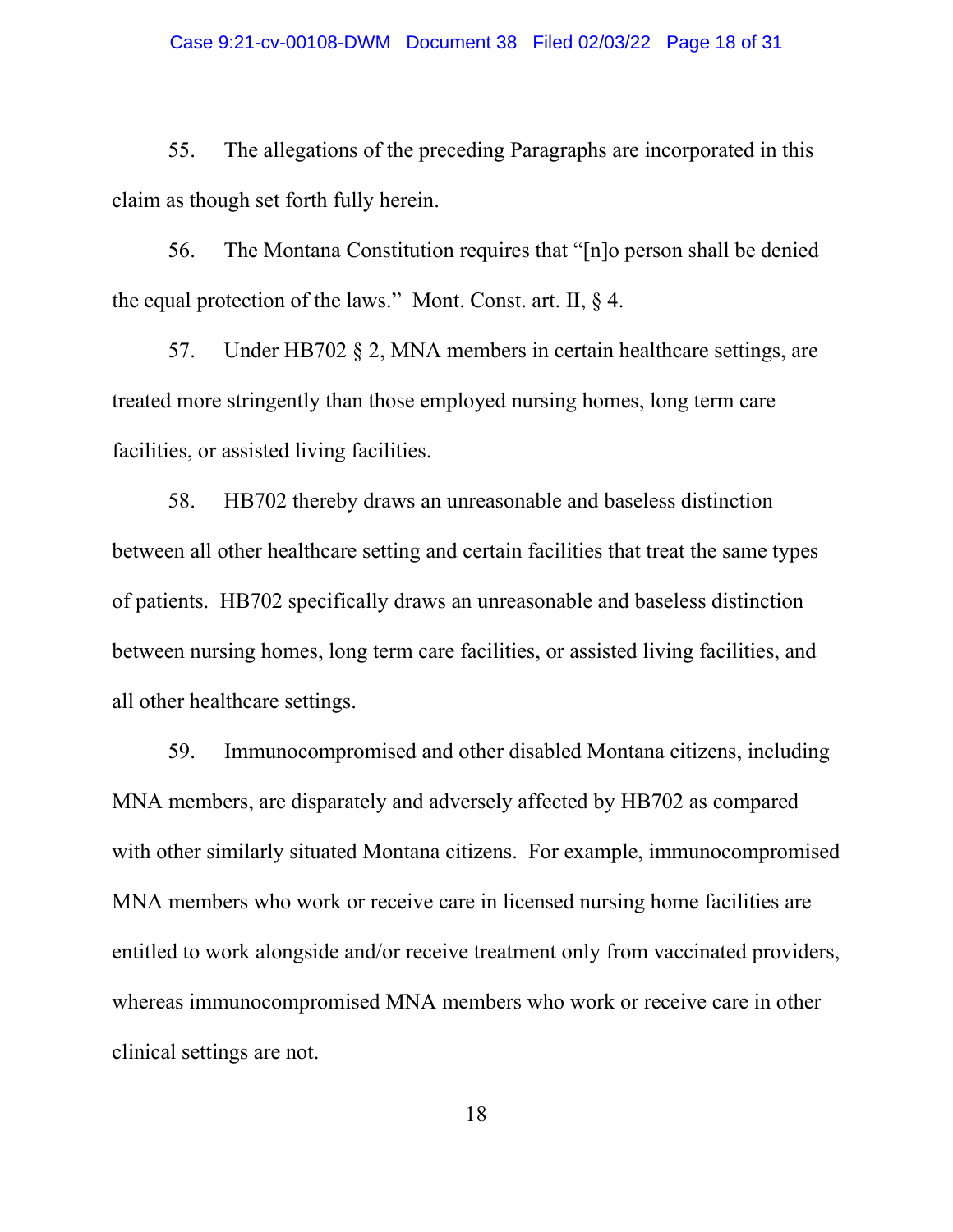#### Case 9:21-cv-00108-DWM Document 38 Filed 02/03/22 Page 19 of 31

60. There is no state interest or rational basis for treating nursing homes, long term care facilities, or assisted living facilities differently than all other healthcare settings in Montana.

61. There is no state interest or rational basis for discriminating against immunocompromised or otherwise disabled Montana citizens, including MNA members, in this adverse manner.

62. Consequently, HB702 § 1 violates Montana's constitutional obligation to provide equal protection of the laws to immune system compromised Montanans, including MNA members, who may seek or require treatment in healthcare settings not provided in HB702's exceptions for nursing homes, long term care facilities, or assisted living facilities.

## **Seventh Claim – Violation of Equal Protection Clause of the Fourteenth Amendment**

63. The allegations of the preceding Paragraphs are incorporated in this claim as though set forth fully herein.

64. The Fourteenth Amendment to the United States Constitution provides that "No State shall . . . deny to any person within its jurisdiction the equal protection of the laws."

65. All other healthcare settings in Montana are treated more stringently than nursing homes, long term care facilities, or assisted living facilities.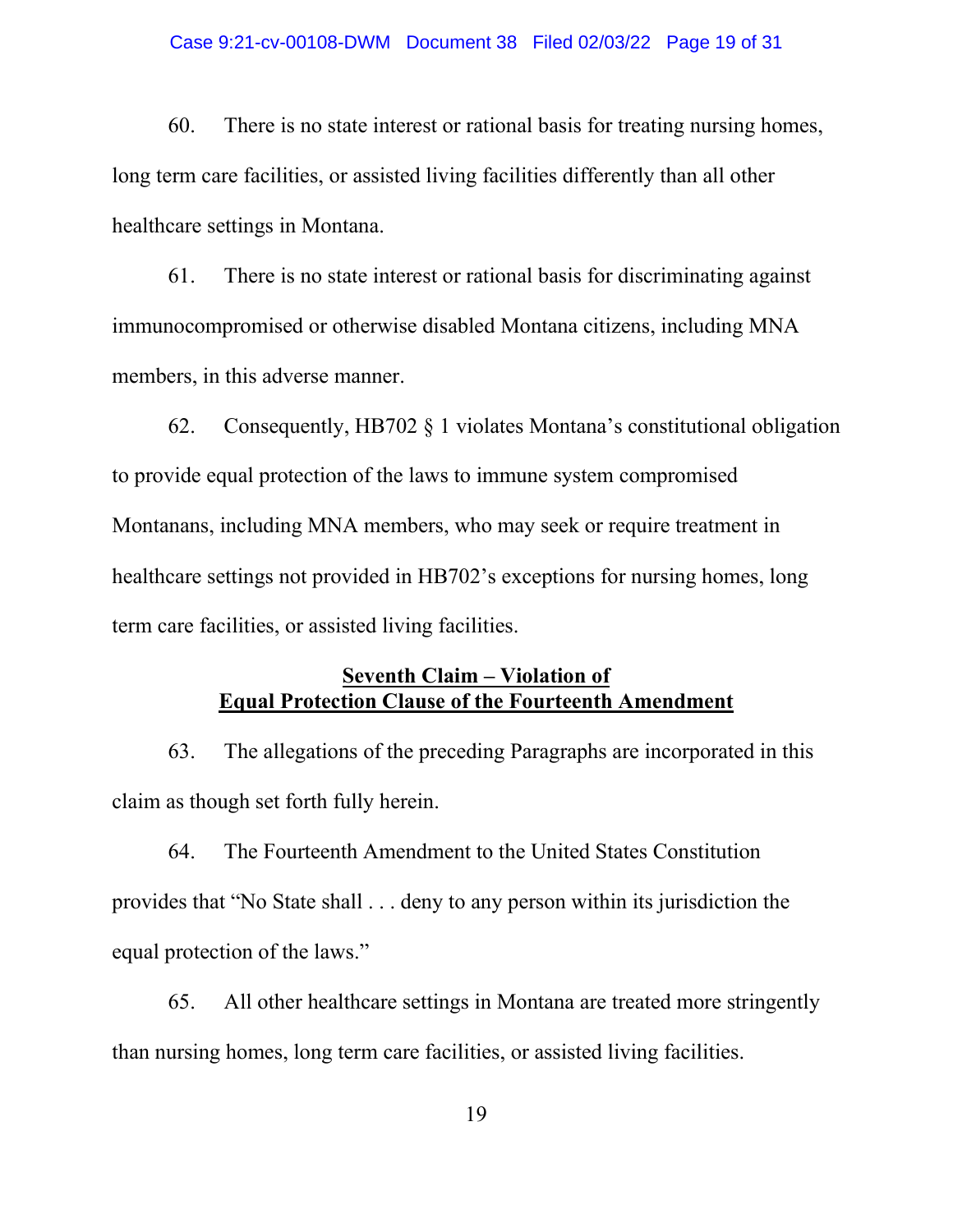#### Case 9:21-cv-00108-DWM Document 38 Filed 02/03/22 Page 20 of 31

66. HB702 thereby draws an unreasonable and baseless distinction between nursing homes, long term care facilities, or assisted living facilities, and all other healthcare settings.

67. Immunocompromised and other disabled Montana citizens, including MNA members, are disparately and adversely affected by HB702 as compared with other similarly situated Montana citizens. For example, immunocompromised MNA members who work or receive care in licensed nursing home facilities are entitled to work alongside and/or receive treatment only from vaccinated providers, whereas immunocompromised patients who receive care in other healthcare settings are not.

68. There is no state interest or rational basis for treating nursing homes, long term care facilities, or assisted living facilities differently than all other healthcare settings in Montana.

69. There is no state interest or rational basis for discriminating against immunocompromised or otherwise disabled Montana citizens, including MNA members, in this adverse manner.

70. Consequently, HB702 § 1(b) violates the Equal Protection Clause of the Fourteenth Amendment in that it discriminates against including MNA members, who may seek or require treatment in healthcare settings not provided in

20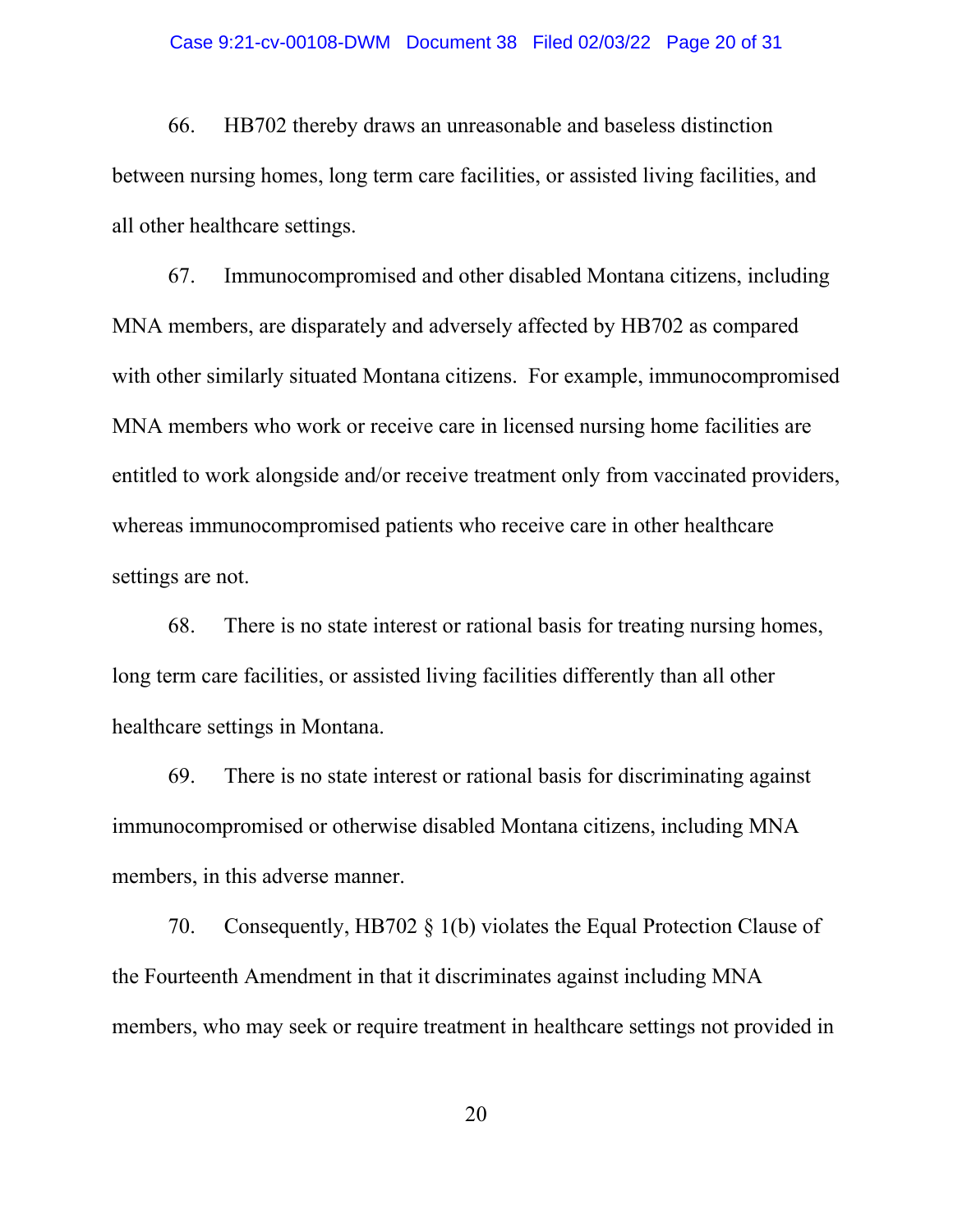#### Case 9:21-cv-00108-DWM Document 38 Filed 02/03/22 Page 21 of 31

HB702's exceptions for nursing homes, long term care facilities, or assisted living facilities.

71. 42 U.S.C. § 1983 provides: "Every person who, under color of any statute . . . of any State . . . subjects, or causes to be subjected, any citizen of the United States . . . to the deprivation of any rights, privileges, or immunities secured by the Constitution and laws, shall be liable to the party injured in an action at law, suit in equity, or other proper proceeding for redress."

72. Deprivation of equal protection of the laws under the Fourteenth Amendment is a deprivation of a constitutional right, and thus the Defendants in this action can be sued in this Court for redress.

## **Additional Allegations**

73. The allegations of the preceding Paragraphs are incorporated in this claim as though set forth fully herein.

74. In order for certain healthcare providers to care for patients covered under the federal Medicare or Medicaid programs, they must satisfy the conditions of participation set forth in 42 C.F.R. Part 482 (collectively referred to hereafter as the "CMS Regulations"), promulgated by the Centers for Medicare & Medicaid Services ("CMS").

75. Compliance with the CMS Regulations is required in order to receive Medicare and Medicaid funding.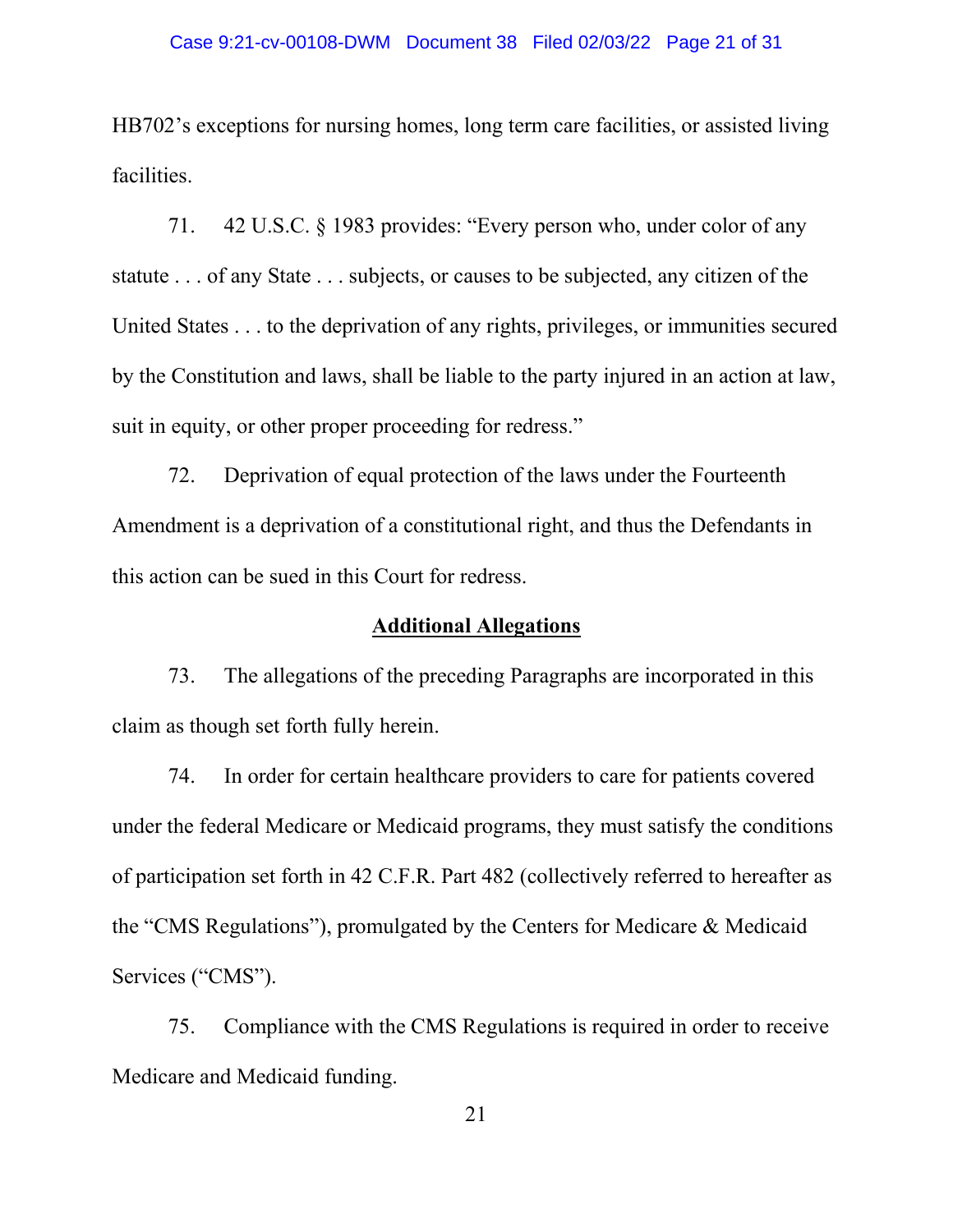#### Case 9:21-cv-00108-DWM Document 38 Filed 02/03/22 Page 22 of 31

76. Failure to comply with the CMS Regulations may lead to monetary penalties, denial of payment for new admissions or other services, and/or termination of participation in Medicare and Medicaid. Healthcare settings in Montana rely on participation in Medicare and Medicaid in order to obtain the revenue necessary to employ MNA members.

77. MNA members are subject to these requirements to the extent they are employed by healthcare settings in Montana that care for patients covered under the federal Medicare and Medicaid programs and must therefore comply with the Conditions of Participation set forth in the CMS Regulations. Other healthcare settings employing MNA members have the same requirement to comply with the CMS Regulations as nursing homes, long term care facilities, and assisted living facilities. *Compare* 42 C.F.R. § 482.42(g) (providing requirement for Hospitals) *with* 42 C.F.R. § 483.80(i) (providing requirement for Long Term Care Facilities including Skilled Nursing Facilities and Nursing Facilities).

78. MNA members are among the intended beneficiaries of these provisions; to the extent the provisions are frustrated by the application of state law, the conflict injures MNA members because they cannot receive the protections to which they are entitled.

79. Loss of Medicare and Medicaid funding and/or the inability to care

22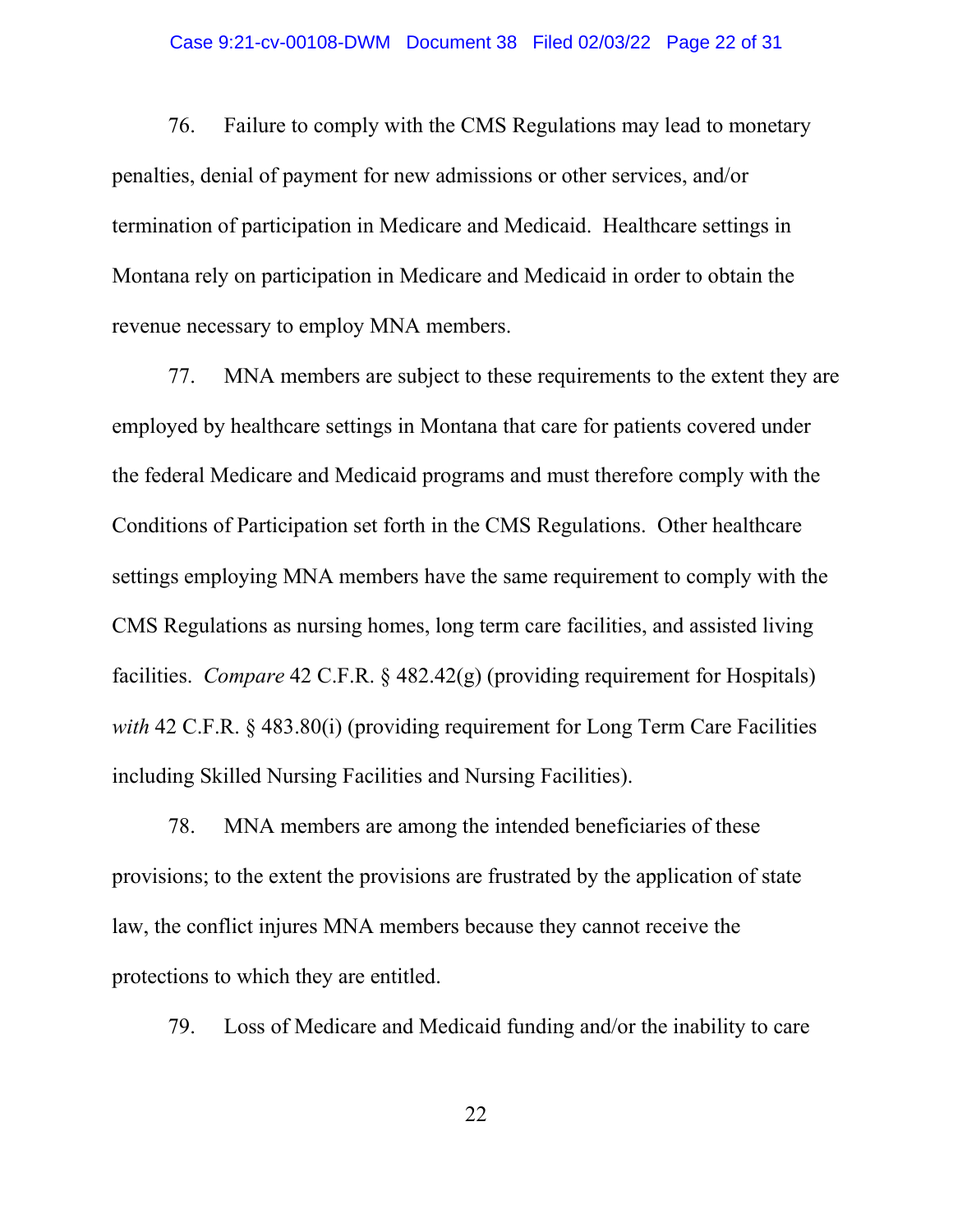for Medicare and Medicaid patients also injures MNA members by threatening their employment.

## **Eighth Claim – Violation of CMS Regulation**

80. The allegations of the preceding Paragraphs are incorporated in this claim as though set forth fully herein.

81. The Social Security Act at 42 U.S.C. § 1395(x)(e)(9), § 1395i–4(e), and  $\S$  1395k(a)(2)(F)(i), authorized the Secretary of Health and Human Services to establish conditions of participation in the Medicare and Medicaid programs.

82. The CMS Conditions of Participation include, but are not limited to, the following regulations:

- a. 42 C.F.R. § 482.41, which states that "[t]he hospital must be … maintained to ensure the safety of the patient."
- b. 42C.F.R. § 482.42, which states that "[t]he hospital must have active hospital-wide programs for the surveillance, prevention, and control of HAIs [healthcare-associated infections] and other infectious diseases. … The programs must demonstrate adherence to nationally recognized infection and control guidelines … as well as to best practices for … infection prevention."
- c. 42 C.F.R. §482.42(g), which states–"Standard: COVID-19 Vaccination of hospital staff. The hospital must develop and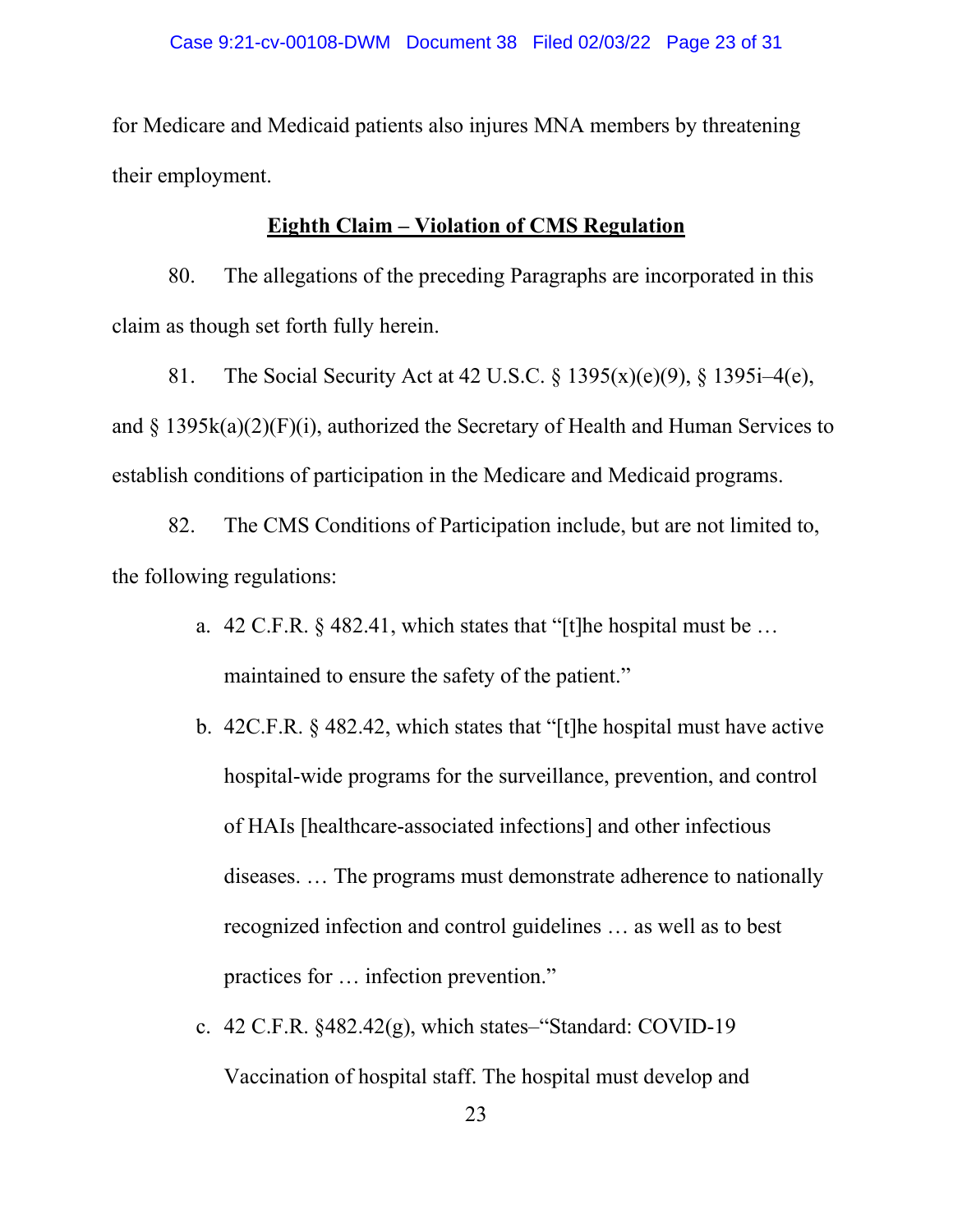implement policies and procedures to ensure that all staff are fully

vaccinated for COVID-19."

d. 42 C.F.R.  $§482.42(g)(3)$ , which states, in part–"The policies and

procedures must include, at a minimum, the following components:

(i) A process for ensuring all staff [with certain exceptions] have received, at a minimum, a single-dose COVID-19 vaccine, or the first dose of the primary vaccination series for a multi-dose COVID-19 vaccine prior to staff providing any care, treatment, or other services for the hospital and/or its patients;

(ii) A process for ensuring that all staff [with exceptions] are fully vaccinated for COVID-19;

(iii) A process for ensuring the implementation of additional precautions, intended to mitigate the transmission and spread of COVID-19, for all staff who are not fully vaccinated for COVID-19;

(iv) A process for tracking and securely documenting the COVID-19 vaccination status of … staff."

83. The CMS Regulations require healthcare settings to impose different

treatment for members of their staff based upon vaccination status and/or the

presence of an immunity passport

84. Healthcare settings that employ MNA members cannot comply with

both § 49-2-312, MCA, and the CMS Regulations. At a minimum, § 49-2-312,

MCA, impedes compliance with the CMS Regulations and undercuts its purposes.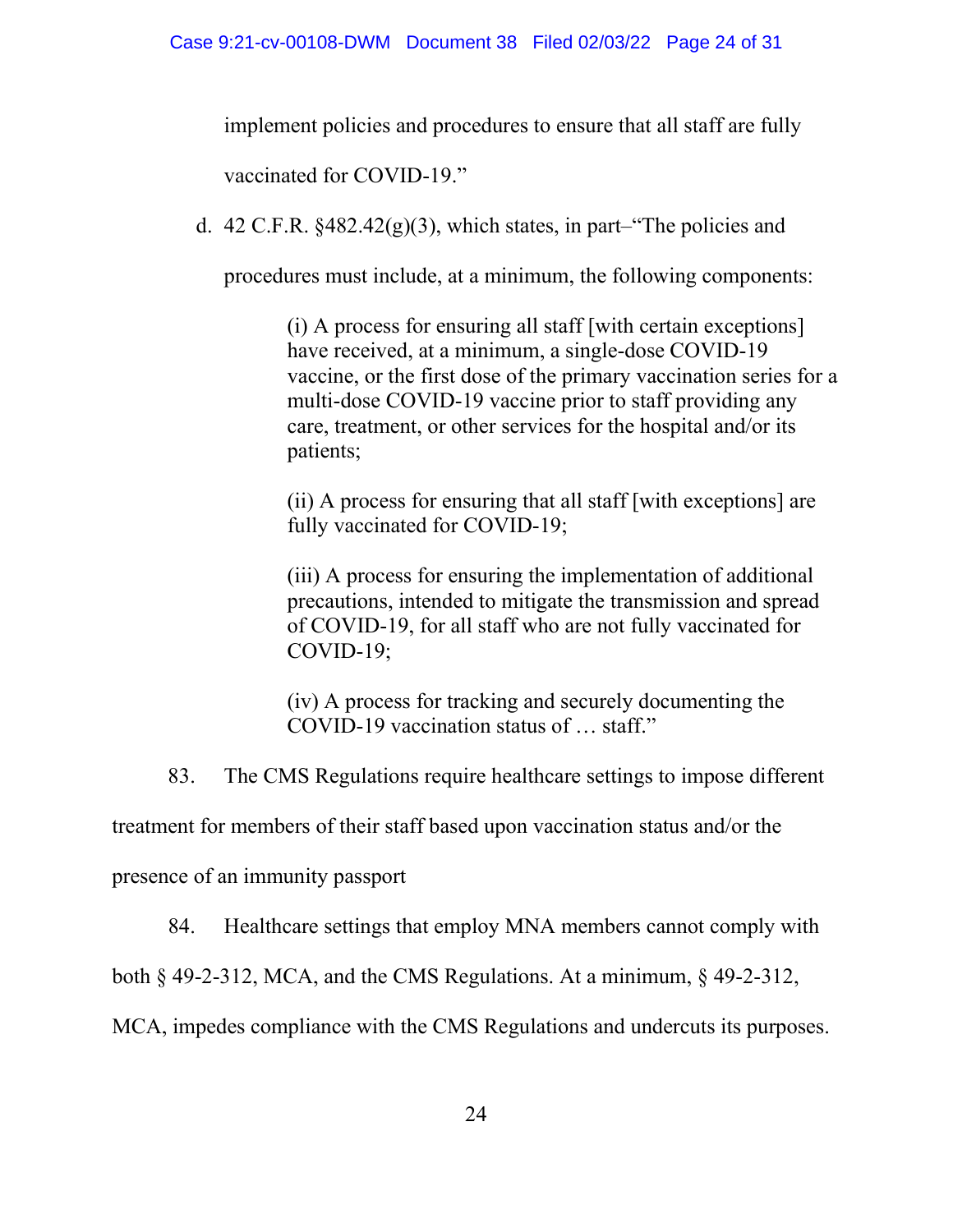#### Case 9:21-cv-00108-DWM Document 38 Filed 02/03/22 Page 25 of 31

85. If healthcare settings in Montana employing MNA members fail to comply with the CMS conditions of participation on account of § 49-2-312, MCA, MNA members seeking healthcare themselves, will have their ability to seek safe healthcare jeopardized. This would undercut the purpose behind 42 C.F.R. Part 482, including the purpose behind 42 C.F.R. §§ 482.41, 481.42, 481.42(g), and 481.42(g)(3).

86. The Federal Register notice adopting the COVID-19 vaccination requirement for Medicare and Medicaid participating hospitals states: "We intend, consistent with the Supremacy Clause of the United States Constitution, that this nationwide regulation preempts inconsistent State and local laws as applied to Medicare- and Medicaid-certified providers and suppliers." 86 Fed. Reg. 61555, 61568 (Nov. 5, 2021).

87. The Federal Register notice further states: "we find that State and local laws that forbid employers in the State or locality from imposing vaccine requirements on employees directly conflict with this exercise of our statutory health and safety authority to require vaccinations for staff of the providers and suppliers subject to this rule." Id., at 61613 (emphasis in original).

88. Accordingly, to the extent that MCA 49-2-312 prohibits Montana healthcare settings that employ MNA members from complying with the CMS Conditions of Participation, including requiring vaccination of their staff under 42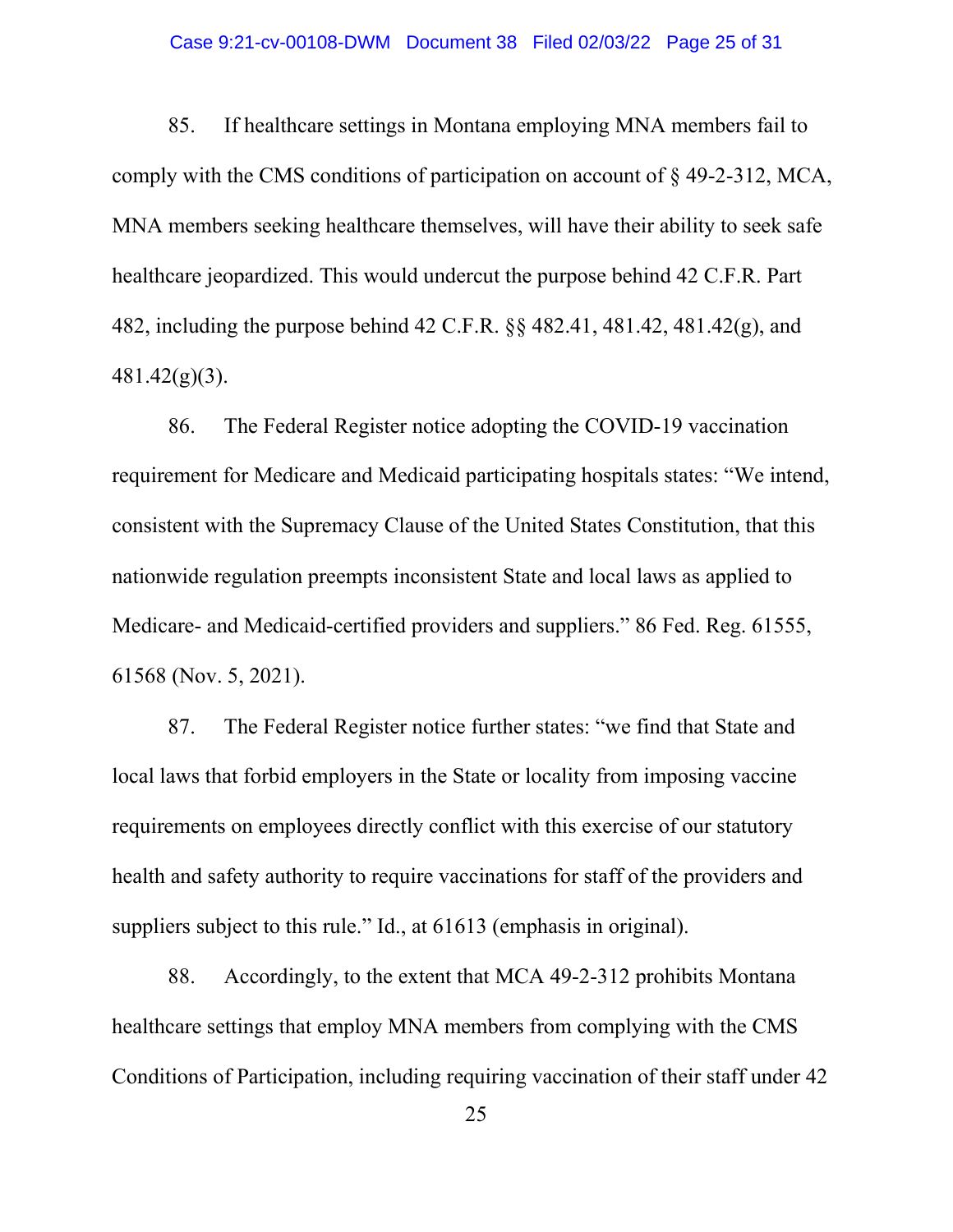C.F.R. Part 482, or undercuts the purpose of the CMS Regulations, § 49-2-312, MCA, is preempted.

## **Relief Requested**

Consequently, the Plaintiff-Intervenor prays for the following relief:

- A. A declaration that HB702  $\S$  1 is invalid and unenforceable within healthcare settings to the following extent:
	- (i) The phrase "employment opportunities" in HB702 § 1(a) is invalid and unenforceable,
	- (ii) The terms "facilities, advantages, privileges" and other terms in § 1(a) are invalid and unenforceable to the extent they are construed to apply in the employment context in healthcare settings,
	- (iii) Section 1(b) is invalid and unenforceable in its entirety, and
	- (iv) The terms "exclude," "limit," "segregate," and the phrase "or otherwise discriminate" in HB702  $\S$  1(c) are invalid and unenforceable in the employment context in healthcare settings;
- B. A permanent injunction prohibiting the Defendants from enforcing HB702  $\S$  (1) in healthcare settings to the following extent:
	- (i) A permanent injunction against enforcing the phrase "employment opportunities" in HB702  $\S$  1(a),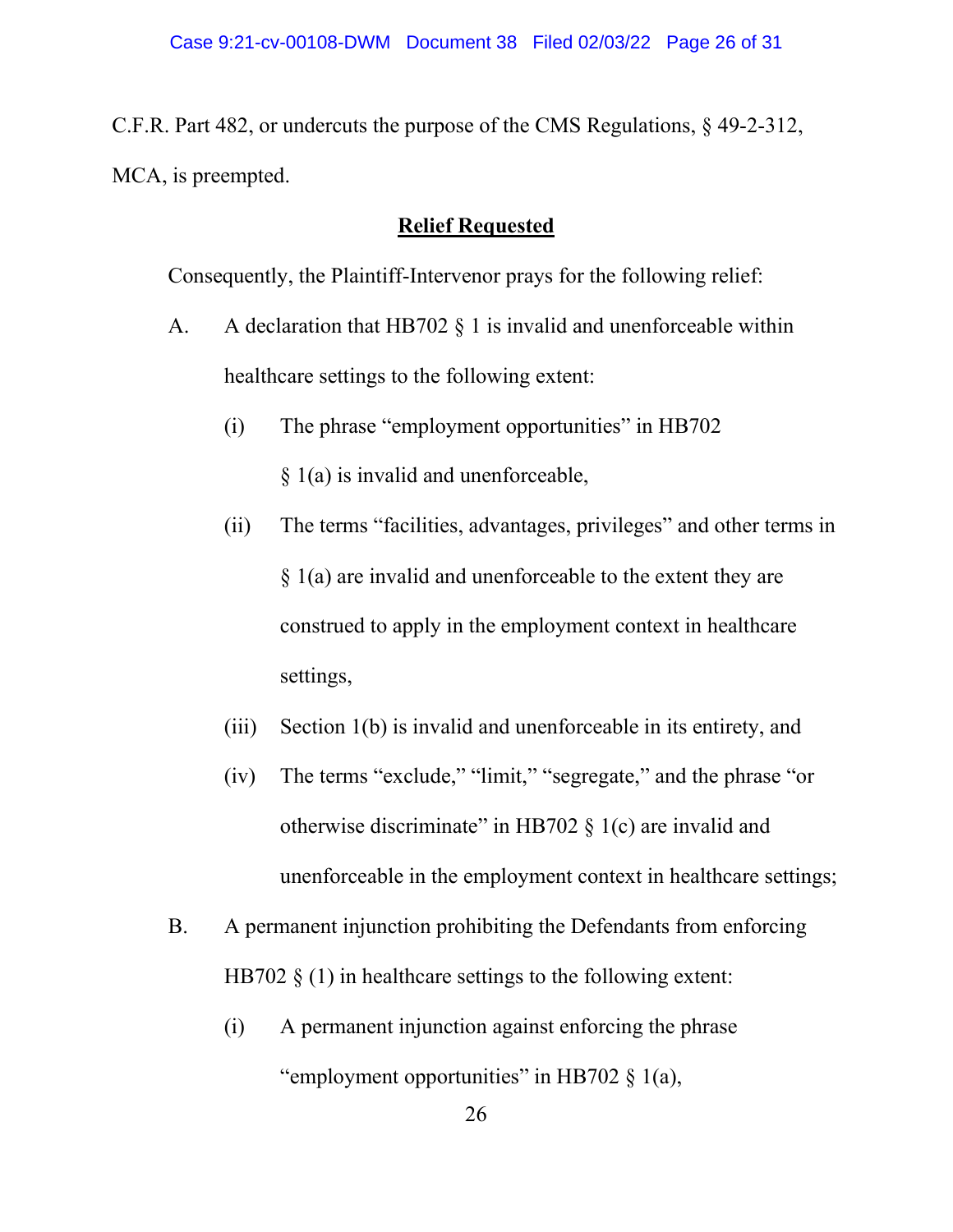- (ii) A permanent injunction against enforcing the terms "facilities, advantages, privileges" and other terms in  $\S1(a)$  to the extent they are construed to apply in the employment context in healthcare settings,
- (iii) A permanent injunction against enforcing HB702 § 1(b) in its entirety, and
- (iv) A permanent injunction against enforcing the terms "exclude," "limit," "segregate," or the phrase "or otherwise discriminate" in HB702  $\frac{1}{2}$  1(c) in the employment context in healthcare settings in Montana;
- C. A declaration that § 49-2-312, MCA is invalid and unenforceable against healthcare settings in Montana employing MNA members that are covered by the CMS Regulations.
- D. A permanent injunction prohibiting the Defendants from enforcing § 49-2-312, MCA, against healthcare settings in Montana employing MNA members that are covered by the CMS Regulations.
- E. A preliminary injunction prohibiting the Defendants from enforcing § 49-2-312, MCA, against healthcare settings in Montana employing MNA members that are covered by the CMS regulations.
- E. Attorney's fees, including litigation expenses, and costs; and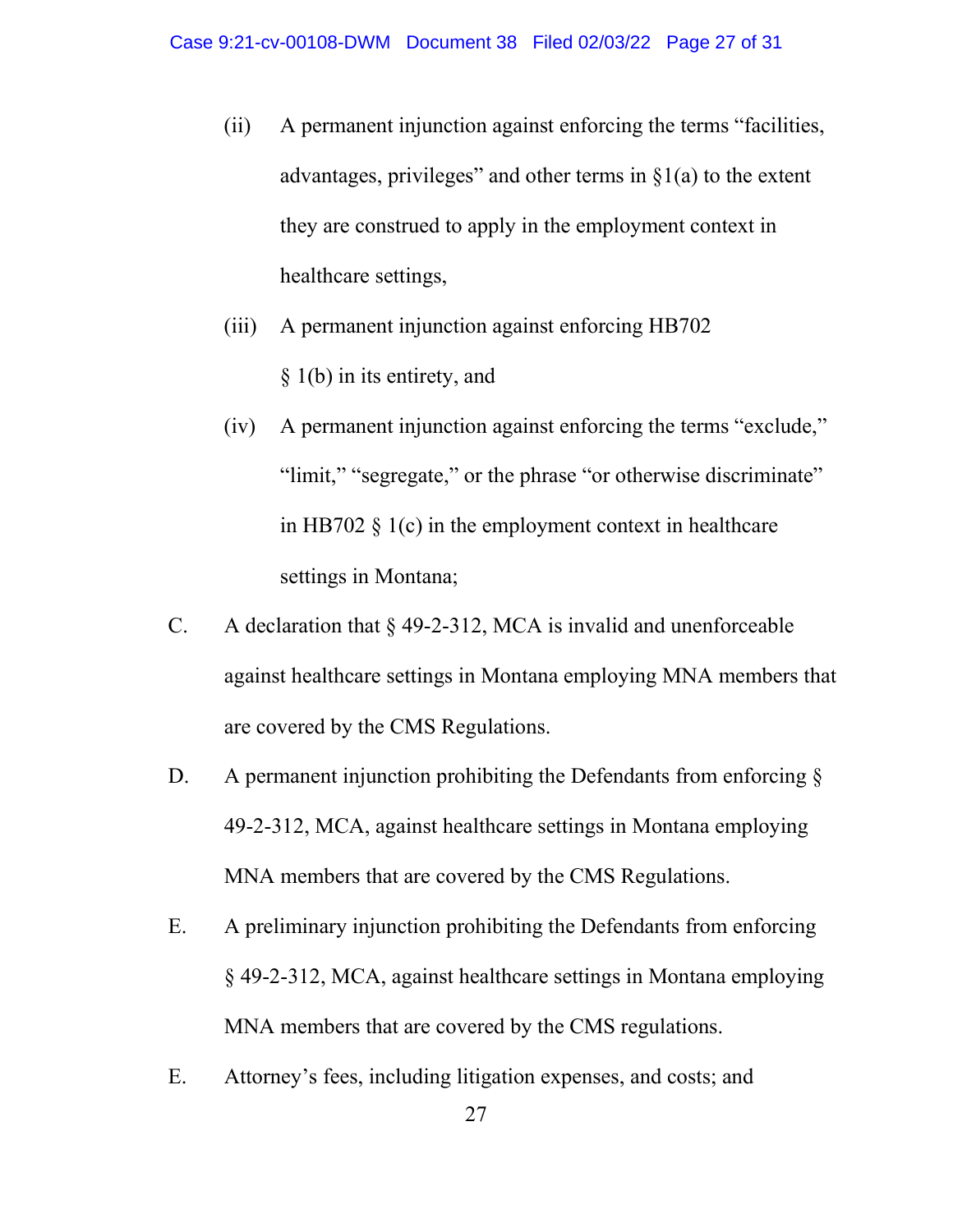Case 9:21-cv-00108-DWM Document 38 Filed 02/03/22 Page 28 of 31

F. Such other relief as may be just and proper.

DATED this 3rd day of February, 2022.

/s/ Raph Graybill Raph Graybill

Attorney for Plaintiff-Intervenor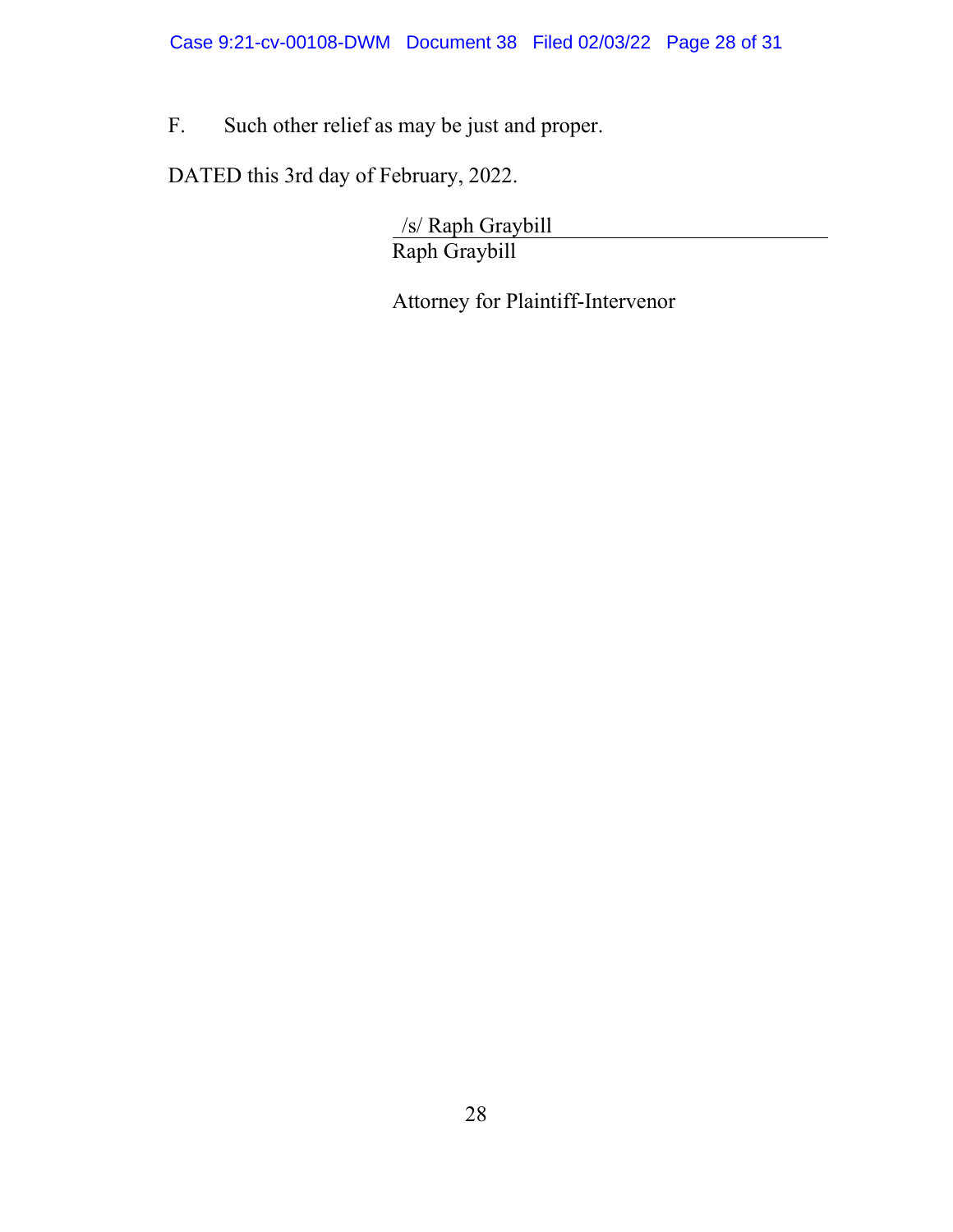Case 9:21-cv-00108-DWM Document 38 Filed 02/03/22 Page 29 of 31

# APPENDIX A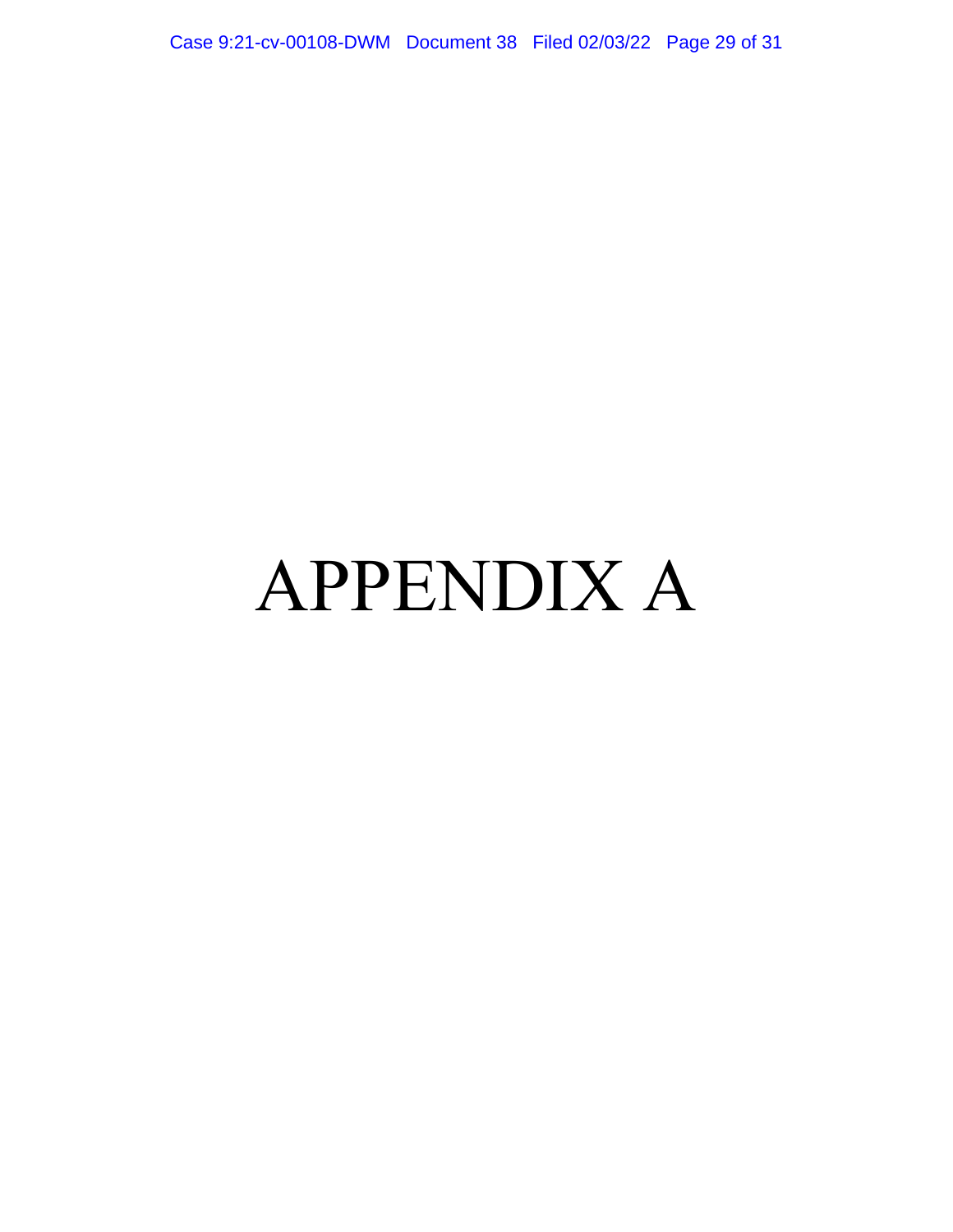

## **MNA Position Statement Regarding Vaccinations September 27, 2021**

#### **Purpose**

Historically, the Montana Nurses Association (MNA) has strongly supported immunizations to protect the public from highly communicable and deadly diseases such as measles, mumps, diphtheria, pertussis, and influenza, moreover, has supported appropriate evidence based vaccination policies for registered nurses and health care workers. Under certain circumstances, MNA understands the need for mandatory vaccines as a job requirement (with exemptions noted below), especially due to the several recent and significant measles outbreaks in the United States, as well as the global pandemic of COVID-19.

#### **Statement of MNA Position**

Effective protection of the public health necessitates that all individuals who are able to do so receive immunizations against vaccine-preventable diseases according to the best and most current evidence outlined by the Centers for Disease Control and Prevention (CDC) and the Advisory Committee on Immunization Practices (ACIP). Accordingly, all health care personnel (HCP), including registered nurses (RNs) and advance practice registered nurses (APRNs), should be vaccinated according to current recommendations for immunization of HCP by the CDC and Association for Professionals in Infection Control and Epidemiology (APIC).

Consistent with state and federal law, MNA strongly supports exemptions from immunization for medical contraindications or sincerely held religious beliefs. For example, the United States Equal Opportunity Employment Commission (EEOC) has issued guidance that "once an employer is on notice that an employee's sincerely held religious belief, practice, or observance prevents the employee from receiving the vaccination, the employer must provide a reasonable accommodation for the religious belief, practice, or observance unless it would pose an undue hardship under Title VII of the Civil Rights Act." For additional guidance from the EEOC, including on the relationship between federal disability protections and vaccine requirements in the workplace, visit https://www.eeoc.gov/wysk/what-you-should-know-about-covid-19-and-ada-rehabilitation-act-andother-eeo-laws.

MNA understands that some RNs and APRNs may not be able to obtain vaccinations as a result of the above noted contraindications/exemptions and the MNA supports employers making accommodations in these circumstances. Under the recently enacted Montana House Bill 702, individuals exempted from vaccination may be required to adopt measures or practices in the workplace to reduce the chance of disease transmission and expect employers to offer reasonable accommodations in such circumstances.

**Approved by MNA Board of Directors**

20 Old Montana State Highway ~ Clancy, MT 59634 **406-442-6710**  $\bigcirc$  406-442-1841 www.mtnurses.org

The recognized leader and advocate for the professional nurse in Montana